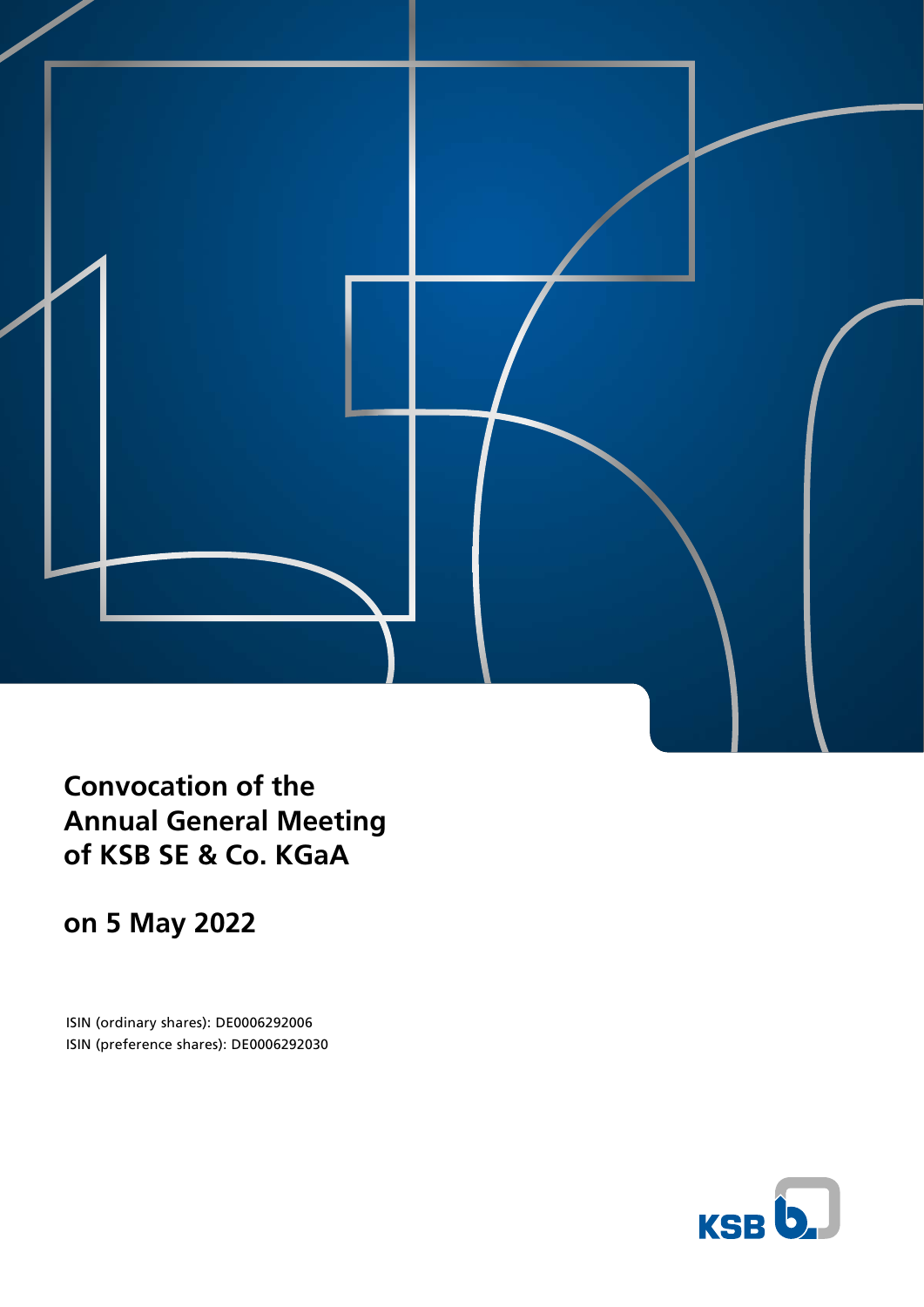# **Group Financial Highlights**

# **Business Development and Earnings**

|                                                                                                 |                  | 2021    | 2020    |
|-------------------------------------------------------------------------------------------------|------------------|---------|---------|
| Order intake                                                                                    | €m               | 2,411.7 | 2,143.4 |
| Sales revenue                                                                                   | €m               | 2,343.6 | 2,207.9 |
| Orders on hand                                                                                  | €m               | 1,366.2 | 1,288.5 |
| Earnings before finance income / expense, income tax,<br>depreciation and amortisation (EBITDA) | €m               | 222.1   | 170.1   |
| Earnings before finance income / expense and income tax (EBIT)                                  | €m               | 141.2   | 70.2    |
| Earnings before income tax (EBT)                                                                | €m               | 139.9   | 61.6    |
| Earnings after income tax                                                                       | €m               | 110.3   | 4.4     |
| Free cash flow (cash flows from operating activities $+$ cash flows from investing activities)  | €m               | 87.5    | 111.6   |
| <b>Balance Sheet</b>                                                                            |                  |         |         |
|                                                                                                 |                  | 2021    | 2020    |
| <b>Balance sheet total</b>                                                                      | €m               | 2,314.4 | 2,140.0 |
| Capital expenditure                                                                             | €m               | 103.6   | 97.6    |
| Depreciation and amortisation                                                                   | €m               | 80.9    | 99.9    |
| Net financial position                                                                          | €m               | 365.6   | 304.8   |
| Equity (incl. non-controlling interests)                                                        | €m               | 869.1   | 703.8   |
| Equity ratio (incl. non-controlling interests)                                                  | $\%$             | 37.6    | 32.9    |
| Profitability                                                                                   |                  | 2021    | 2020    |
| EBT margin (sales revenue in relation to EBT)                                                   | $\%$             | 6.0     | 2.8     |
| EBIT margin (sales revenue in relation to EBIT)                                                 | $\frac{0}{0}$    | 6.0     | 3.2     |
|                                                                                                 |                  |         |         |
| <b>Employees</b>                                                                                |                  | 2021    | 2020    |
| Number of employees at 31. Dec.                                                                 |                  | 15,412  | 15,076  |
| <b>Shares</b>                                                                                   |                  |         |         |
|                                                                                                 |                  | 2021    | 2020    |
| Market capitalisation at 31 Dec.                                                                | $\in \mathsf{m}$ | 727.8   | 441.9   |
| Earnings per ordinary share (EPS)                                                               | $\epsilon$       | 53.34   | $-5.63$ |
| Earnings per preference share (EPS)                                                             | $\epsilon$       | 53.60   | $-5.37$ |
| Dividend per ordinary no-par-value share                                                        | $\in$            | 12.00   | 4.00    |
| Dividend per preference no-par-value-share                                                      | $\epsilon$       | 12.26   | 4.26    |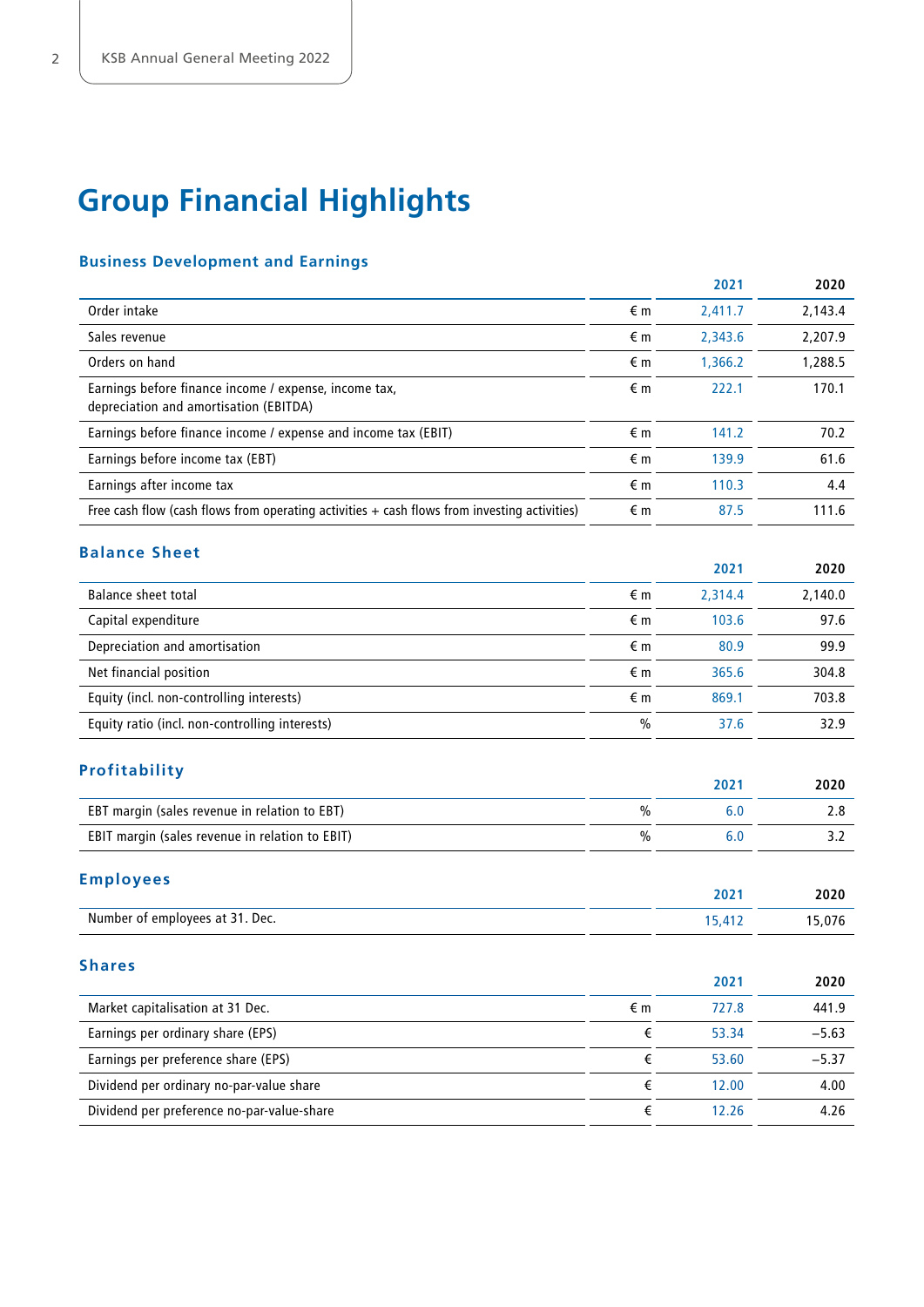**KSB SE & Co. KGaA** Frankenthal (Pfalz)

# **Dear Shareholders,**

You are invited to the

**Annual General Meeting of KSB SE & Co. KGaA, to be held at 10:00 on Thursday, 5 May 2022 (CEST, corresponds to 8:00 UTC),**

at the Company's premises, Johann-Klein-Strasse 9, 67227 Frankenthal (Pfalz), Germany, as a **virtual general meeting** without the attendance in person of the shareholders or their proxies.

# **Please note that shareholders and their proxies cannot follow the virtual general meeting on site at the Company's premises.**

The Annual General Meeting will be held as a virtual general meeting without the attendance in person of the shareholders or their proxies, in accordance with section 1(2) of the Act on Measures in Corporate, Cooperative, Association, Foundation and Home Ownership Law to Combat the Effects of the COVID 19 Pandemic of 27 March 2020 (Federal Law Gazette I 2020, p. 570), amended by the amendment acts of 22 December 2020 (Federal Law Gazette I 2020, p. 3332), 7 July 2021 (Federal Law Gazette I 2021, p. 2437) and 10 September 2021 (Federal Law Gazette I 2021, p. 4153) ("**COVID-19 Measures Act**"). For details of the rights of the shareholders and their proxies, please refer to the "Further information and notes" section, printed following the agenda after the annex to agenda item 7.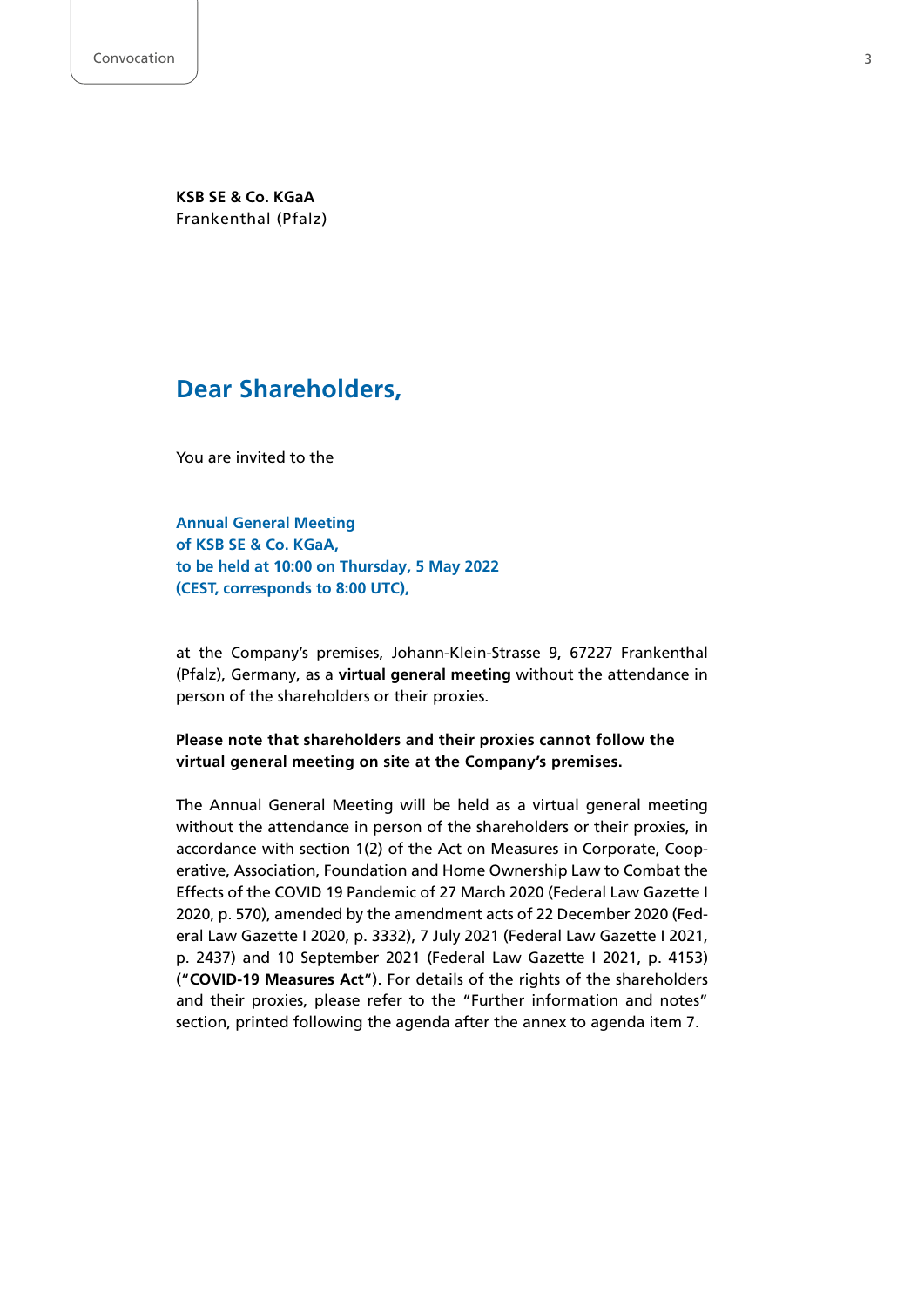# **Agenda**

1. Presentation of the approved annual financial statements, the approved consolidated financial statements, the summarised management report for KSB SE & Co. KGaA and the group, the explanatory report on the information required pursuant to sections 289a, 315a German Commercial Code as well as the report of the Supervisory Board for the 2021 financial year; resolution on adopting the annual financial statements of KSB SE & Co. KGaA for the 2021 financial year

The said documents have been published on the internet at [www.ksb.com/agm.](https://www.ksb.com/agm) They will also be available there over the course of the Annual General Meeting. At the Annual General Meeting, the documents specified will be explained in greater detail by the Managing Directors of the General Partner and – insofar as the Supervisory Board's report is concerned – by the Chair of the Supervisory Board.

The Supervisory Board has approved the annual financial statements and the consolidated annual financial statements prepared by the General Partner, KSB Management SE. Pursuant to section 286(1) German Stock Corporation Act, the general meeting takes the resolution to adopt the annual financial statements; this resolution requires the General Partner's consent.

In all other respects, the documents specified above must be made available to the Annual General Meeting without a further resolution being required.

The General Partner and the Supervisory Board propose that KSB SE & Co. KGaA's annual financial statements for the 2021 financial year, showing a balance sheet profit of EUR 40,933,115.04, be adopted in the version presented.

# 2. Resolution on the appropriation of the balance sheet profit for the 2021 financial year

The General Partner and the Supervisory Board propose that the balance sheet profit for the 2021 financial year in the amount of EUR 40,933,115.04 be appropriated as follows:

|                                                                                                                                                              | EUR           |
|--------------------------------------------------------------------------------------------------------------------------------------------------------------|---------------|
| Payment of a dividend of EUR 12.00<br>(EUR 9.00 plus an anniversary dividend<br>of EUR 3.00) per no-par value ordinary<br>share carrying dividend rights     | 10,639,380.00 |
| Payment of a dividend of EUR 12.26<br>(EUR 9.26 plus an anniversary dividend<br>of EUR 3.00) per no-par value prefe-<br>rence share carrying dividend rights | 10,601,369.12 |
| Appropriation to revenue reserves                                                                                                                            | 0.00          |
| Profit carried forward                                                                                                                                       | 19,692,365.92 |
| Balance sheet profit                                                                                                                                         | 40,933,115.04 |

The anniversary dividend of EUR 3.00 shall be distributed on the occasion of the Compa-ny's 150th anniversary.

The proposal regarding the appropriation of the balance sheet profit is based on the no-par value shares carrying dividend rights in existence on the date on which the annual financial statements for the completed 2021 financial year were prepared by the General Partner. Should their number change before the Annual General Meeting, a suitably amended resolution proposal which contains an unchanged dividend of EUR 12.00 per no-par value ordinary share carrying dividend rights for the completed 2021 financial year and of EUR 12.26 per no-par value preference share carrying dividend rights for the completed 2021 financial year will be put to the vote at the Annual General Meeting. In such a case, the amount attributable to no-par value shares not carrying dividend rights for the 2021 financial year will be carried forward.

According to section 58(4) sentence 2 German Stock Corporation Act, the claim to the dividend is due on the third business day following the resolution by the Annual General Meeting.

# 3. Resolution on the ratification of the actions of the General Partner of KSB SE & Co. KGaA for the 2021 financial year

The General Partner and the Supervisory Board propose that the actions of KSB SE & Co. KGaA's General Partner be ratified for the 2021 financial year.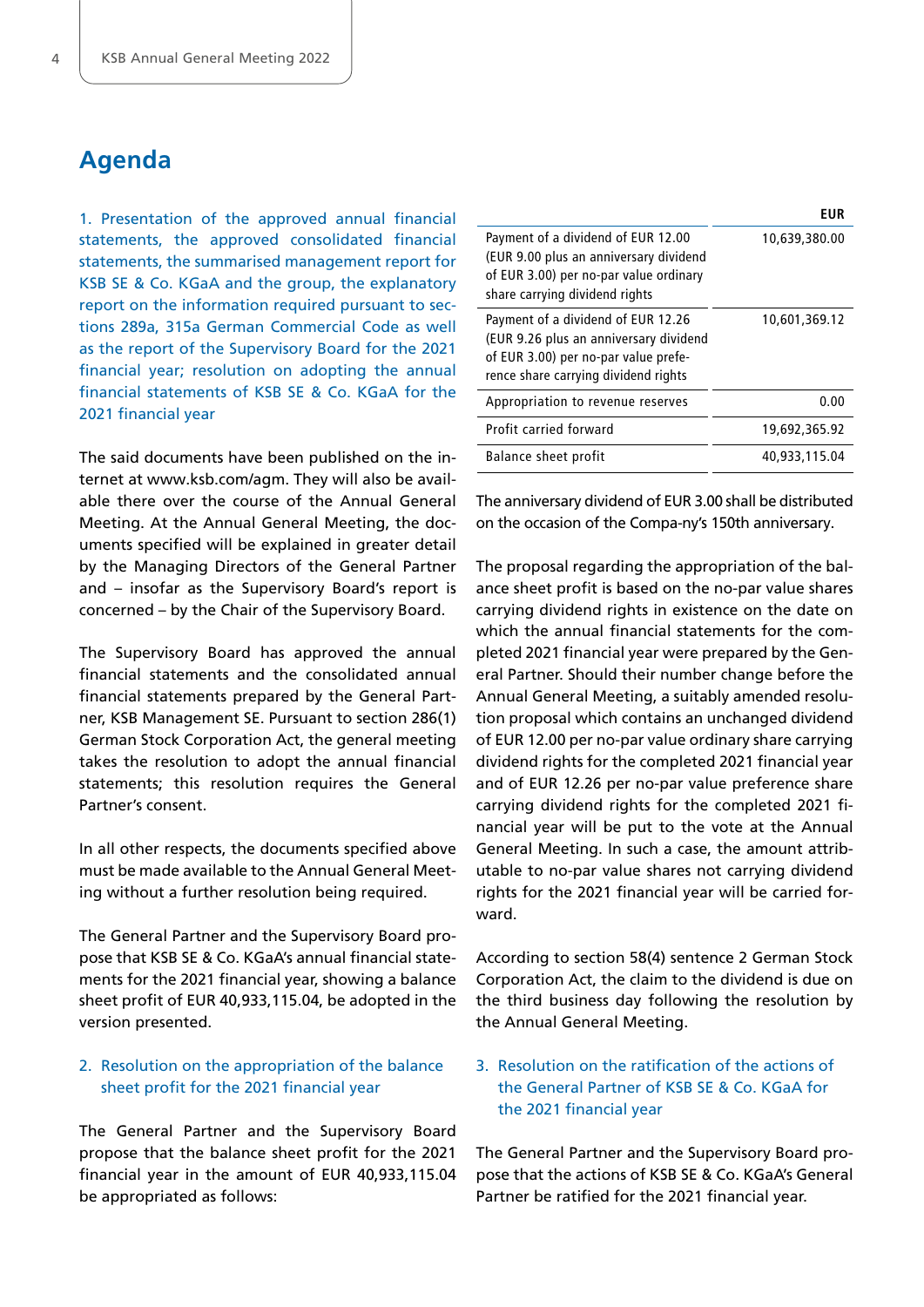# 4. Resolution on the ratification of the actions of the Supervisory Board of KSB SE & Co. KGaA for the 2021 financial year

The General Partner and the Supervisory Board propose that the actions of the members of KSB SE & Co. KGaA's Supervisory Board in office in the 2021 financial year be ratified for this period.

5. Resolution on the appointment of the auditor of the annual financial statements and the auditor of the consolidated financial statements for the 2022 financial year

The Supervisory Board proposes, based on a corresponding recommendation by its Audit Committee, that PricewaterhouseCoopers GmbH Wirtschaftsprüfungsgesellschaft, Frankfurt am Main, Mannheim office, be appointed as auditor of the annual financial statements and as auditor of the consolidated financial statements for the 2022 financial year.

The Audit Committee has declared that its recommendation is free from improper influence by third parties and no contractual clause restricting choice within the meaning of Article 16(6) of the EU Audit Regulation (Regulation (EU) No 537/2014 of the European Parliament and of the Council of 16 April 2014 on specific requirements regarding statutory audit of public-interest entities and repealing Commission Decision 2005/909/EC) was imposed on it.

#### 6. Election of Supervisory Board members

The term of office of the Supervisory Board members Klaus Burchards and Dr. Bernd Flohr will expire upon the end of the Annual General Meeting on 5 May 2022. For this reason, two shareholder representatives need to be elected as members of the Supervisory Board.

In accordance with section 96(1), section 101(1) German Stock Corporation Act, section 7(1) sentence 1, no. 1 German Act on Employee Co-Determination and section 9(1) of the Articles of Association of KSB SE & Co. KGaA, the Supervisory Board is made up of six shareholder representatives and six employee

representatives. According to section 96(2) sentence 1 German Stock Corporation Act, the Supervisory Board is also made up of at least 30% women and at least 30% men. The minimum proportion of 30% women and 30% men is to be fulfilled by the Supervisory Board overall pursuant to section 96(2) sentence 2 German Stock Corporation Act (so-called overall fulfilment) unless the shareholder or employee representatives object to the overall fulfilment pursuant to section 96(2) sentence 3 German Stock Corporation Act on the basis of a resolution adopted by a majority. Since neither side of the Supervisory Board objected to the overall fulfilment provided for by law, the Supervisory Board of KSB SE & Co. KGaA must currently be filled with a total of at least four women and at least four men in order to fulfil the required minimum proportion pursuant to section 96(2) sentence 1 German Stock Corporation Act.

The Supervisory Board – based on a corresponding proposal by the Nomination Committee of the Supervisory Board – proposes that:

- Mr. Klaus Burchards, resident in Stuttgart, Diplom-Kaufmann, independent auditor, be elected as a member of the Supervisory Board for the period until the end of the Annual General Meeting that resolves on the ratification of the actions of the Supervisory Board for the 2024 financial year, and that
- Dr. Bernd Flohr, resident in Geislingen an der Steige, Diplom-Kaufmann, Diplom-Soziologe, retired (former Executive Board member of then WMF AG in Geislingen an der Steige), be elected as a member of the Supervisory Board for the period until the end of the Annual General Meeting that resolves on the ratification of the actions of the Supervisory Board for the 2026 financial year.

The intention is to carry out the elections to the Supervisory Board on an individual basis. The Supervisory Board intends to propose again that Dr. Bernd Flohr be elected as Chair of the Supervisory Board, should he be reelected to the Supervisory Board of the Company.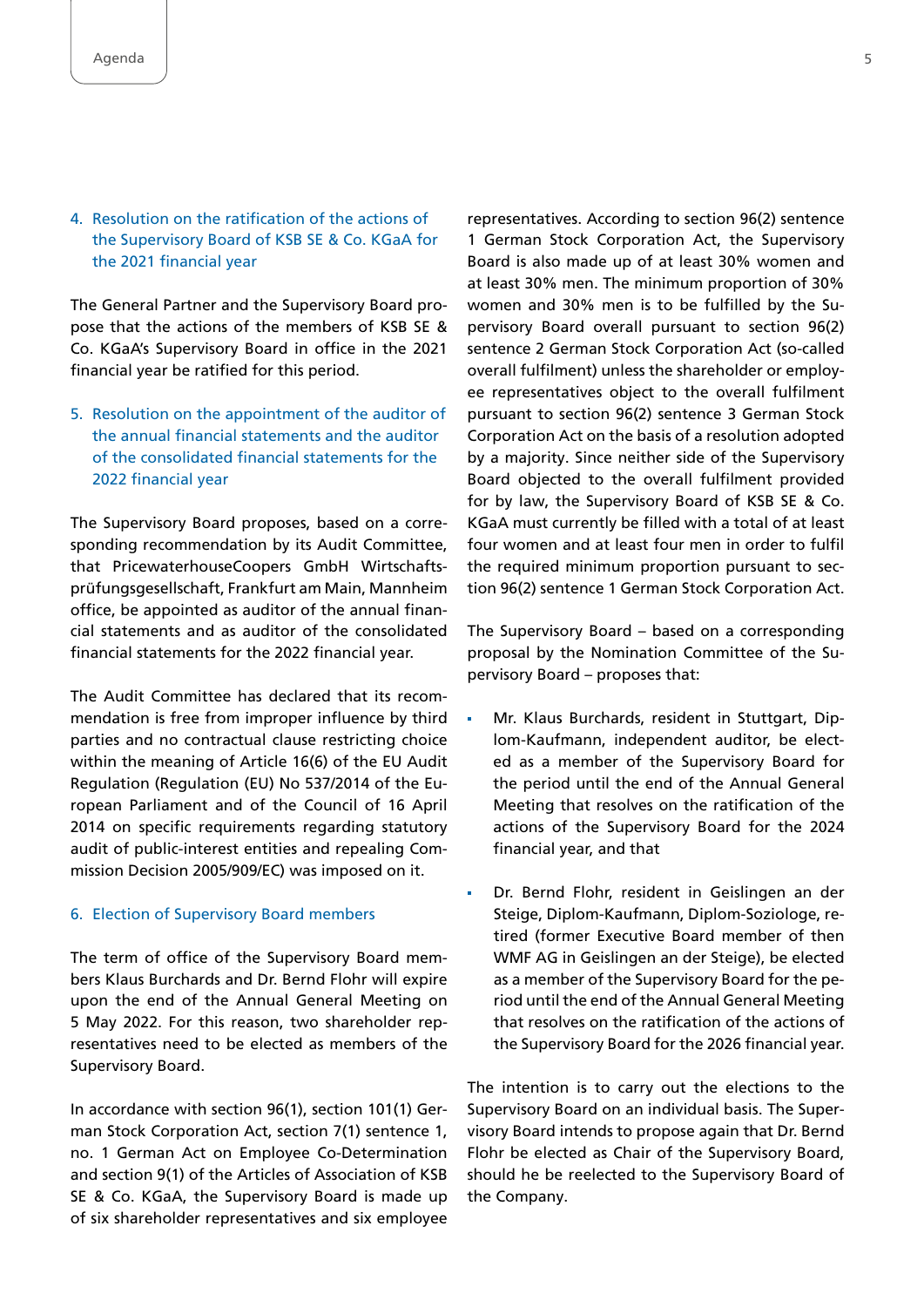**Information pursuant to section 125(1) sentence 5 German Stock Corporation Act and recommendations C.13 and C.14 of the German Corporate Governance Code**

Memberships in supervisory boards required by law and comparable supervisory bodies:

- The persons nominated for election are already members of the Supervisory Board of the Company.
- Apart from that, the persons nominated for election are not members of supervisory boards required by law or of comparable supervisory bodies.

According to the Supervisory Board's assessment, there are no personal or business relationships between the persons nominated for election as members of the Supervisory Board and the Company, the bodies of KSB SE & Co. KGaA or the shareholders with a significant stake in KSB SE & Co. KGaA that go beyond their existing membership in the Supervisory Board of the Company, the disclosure of which relationships is recommended by recommendation C.13 of the German Corporate Governance Code.

CVs of Mr. Klaus Burchards and Dr. Bernd Flohr are printed following the agenda and published on the internet at [www.ksb.com/agm.](https://www.ksb.com/agm)

# 7. Resolution on the approval of the remuneration report for the 2021 financial year

According to the German Act Implementing the Second Shareholder Rights Directive (ARUG II) that came into force on 1 January 2020, a stock corporation shall, pursuant to section 162 German Stock Corporation Act, new version, each year prepare a remuneration report on the remuneration of the executive and supervisory board members that must comply with specific requirements. As a partnership limited by shares (Kommanditgesellschaft auf Aktien, "KGaA"), KSB SE & Co. KGaA does not have any executive board members. The business of the Company is conducted by its General Partner,

KSB Management SE, which is represented by its Managing Directors. The Administrative Board of KSB Management SE, and not the Supervisory Board of KSB SE & Co. KGaA, is responsible for the remuneration of the Managing Directors of the General Partner. Against this background, section 162 German Stock Corporation Act, new version, only applies to KSB SE & Co. KGaA to a limited extent.

The remuneration report, which is required by law pursuant to section 162 German Stock Corporation Act, new version, has replaced the remuneration report that was so far based on a recommendation of the German Corporate Governance Code in the version of 7 February 2017. The auditor must verify that the remuneration report within the meaning of section 162 German Stock Corporation Act, new version, includes the information required by law and must issue an audit certificate on this. The remuneration report verified by the auditor in this manner must be submitted to the general meeting for approval. The decision of the general meeting on the approval of the remuneration report shall be understood as a recommendation. The remuneration report for the current financial year must explain how the resolution of the general meeting on the approval of the remuneration report for the previous financial year was taken into account.

According to the applicable transitional legislation, the new provisions of the German Stock Corporation Act on the remuneration report are not to be applied until the financial year beginning after 31 December 2020. This legislation provided that a remuneration report pursuant to section 162 German Stock Corporation Act, new version, was to be prepared for the past financial year that has been submitted to this Annual General Meeting for approval.

Against this background, the General Partner and the Supervisory Board propose to approve the remuneration report for the 2021 financial year attached to the agenda together with the audit certificate as an annex to this agenda item 7.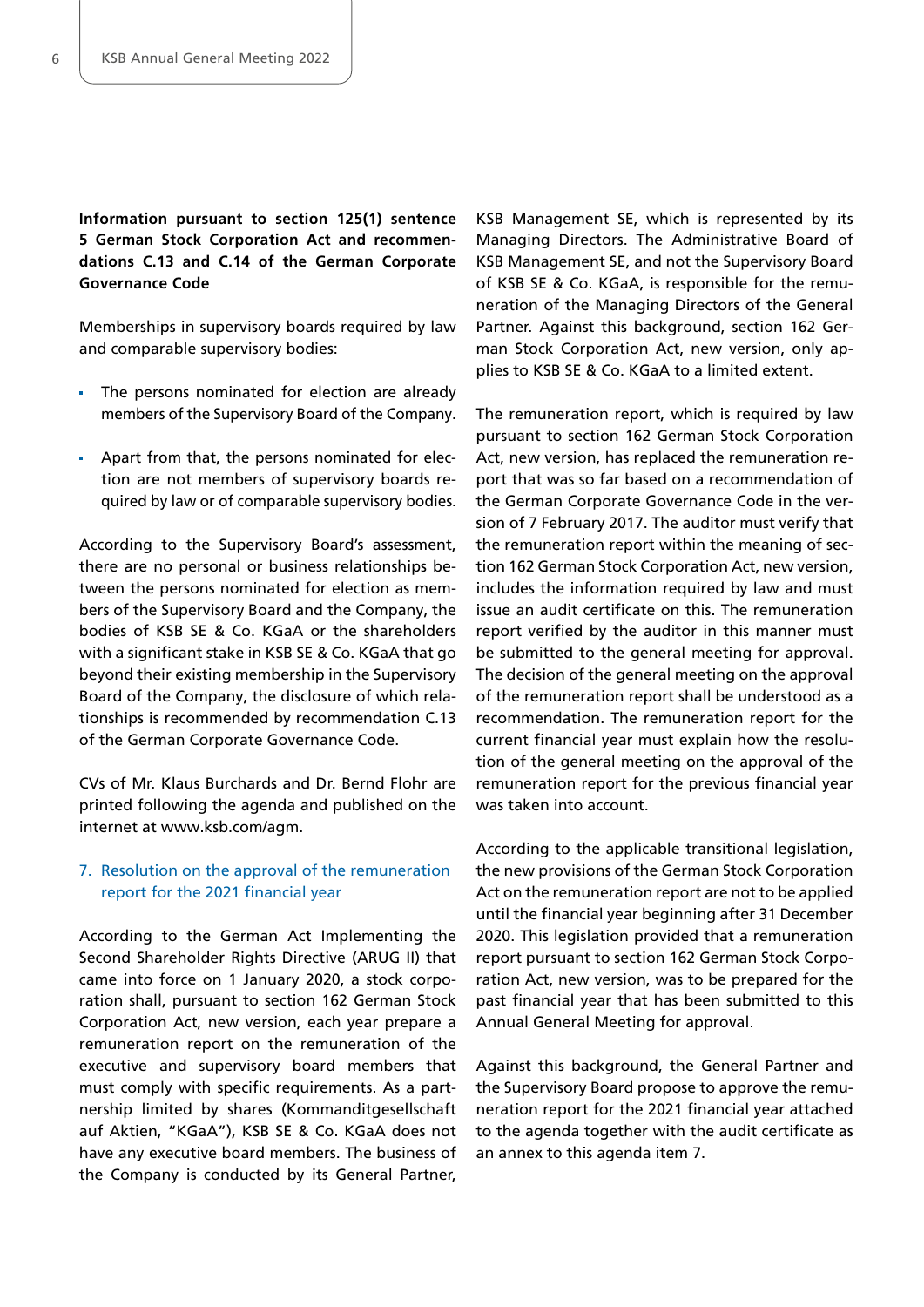# **Further information about the candidates nominated for election as members of the Supervisory Board in agenda item 6**

#### **Klaus Burchards,** Stuttgart

Member of the Supervisory Board of KSB SE & Co. KGaA since 18 April 2017

Personal data: Year of birth: 1950 Nationality: German

#### Current professional activity:

Independent auditor

## Career history:

- Since 2012 Independent auditor
- 1992 2012 Managing Partner with KPMG AG
- 1985 1997 Board Member and Shareholder of Treuhand Aktiengesellschaft Rheinland Wirtschaftsprüfungsgesellschaft Steuerberatungsgesellschaft, Wiesbaden (until its sale to KPMG AG)
- 1977 1985 Employee in auditing at Treuhand Aktiengesellschaft Rheinland, Wiesbaden

#### Education / Training:

- 1985 Auditor examination
- 1982 Tax consultant examination
- 1973 1977 Degree in business administration (Diplom-Kaufmann) from Saarland University, Saarbrücken
- 1971 1973 Training as a banker with Bankhaus B. Metzler seel. Sohn & Co., Frankfurt am Main

#### Relevant knowledge, skills and professional experience:

- Auditing according to HGB (German Commercial Code) and IFRS of annual financial statements and consolidated financial statements of major medium-sized and capital markets oriented public limited companies
- Providing profession-specific advice on corporate restructuring and mergers of partnerships and corporations  $\blacksquare$

#### Other positions on statutory supervisory boards and comparable supervisory bodies: No further mandates.

# Other material activities:

No further relevant activities.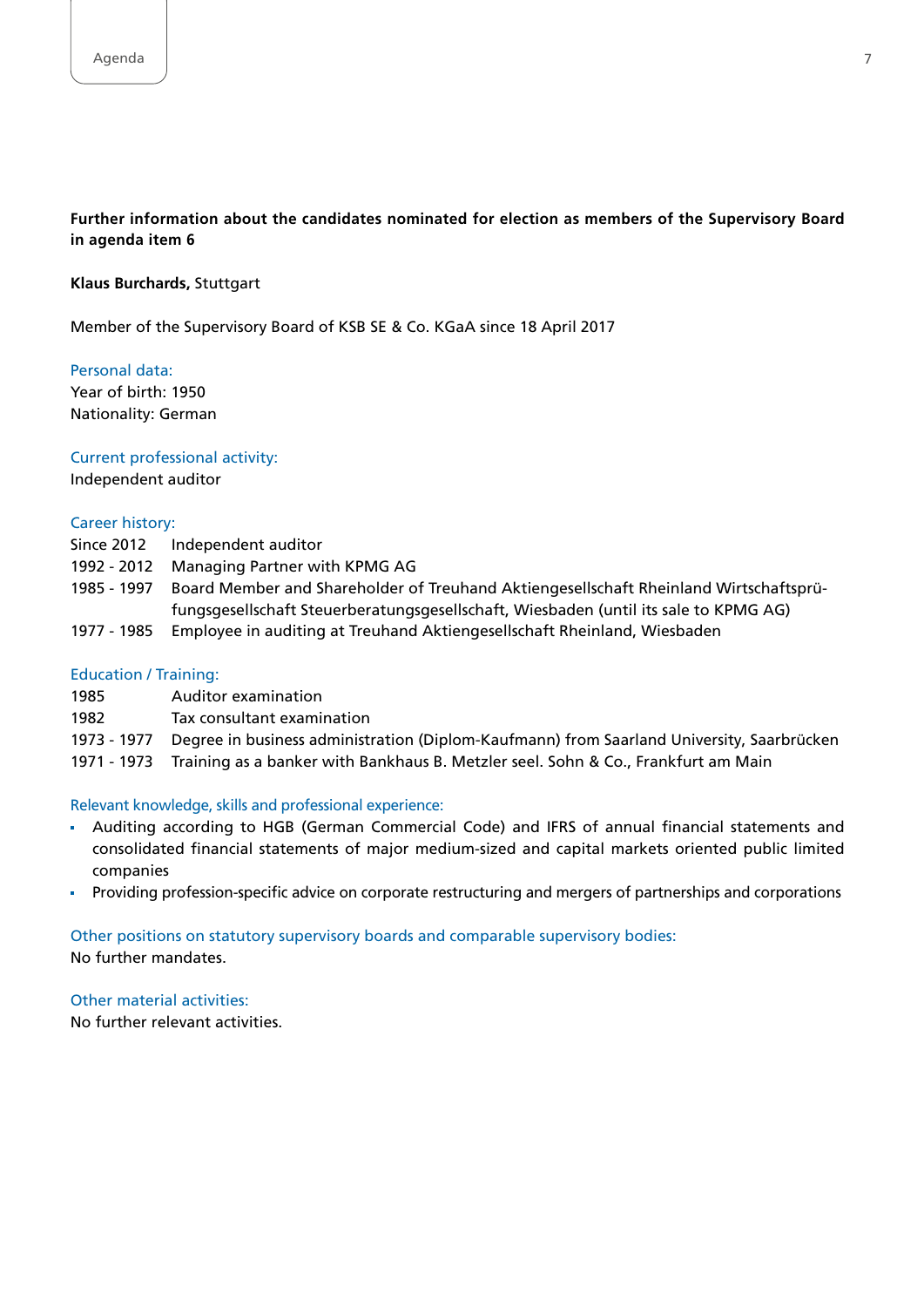#### **Dr. Bernd Flohr,** Geislingen an der Steige

Member of the Supervisory Board of KSB SE & Co. KGaA since 21 March 2017; Chair of the Supervisory Board since 22 March 2017

#### Personal data:

Year of birth: 1951 Nationality: German

#### Current professional activity:

Retired

## Career history:

- 2000 2013 Member of the Executive Board of WMF AG (formerly operating as WMF Württembergische Metallwarenfabrik Aktiengesellschaft) responsible for the functional areas of Controlling/ Finance, Personnel, Organisation/ Information Processing, Procurement and Logistics
- 1983 2000 Various executive positions with WMF Württembergische Metallwarenfabrik Aktiengesellschaft
- 1977 1983 Research assistant in the Department of Economics at the University of Hamburg
- 1969 1972 Editorial assistant at the Nordwest-Zeitung, Oldenburg

#### Education / Training:

1972 - 1978 Degree in business management, economics and sociology (Diplom-Kaufmann, Diplom-Soziologe) at the University of Hamburg

#### Relevant knowledge, skills and professional experience:

- 2000 2014 Board Member of the Südwestmetall employer association
	- Member of the Supervisory Board of Albwerk e.G.
	- Various positions at the IHK Region Stuttgart (Chamber of Commerce and Industry)

#### Other positions on statutory supervisory boards and comparable supervisory bodies: No further mandates.

#### Other material activities:

Commercial judge at the Landgericht Ulm (District Court).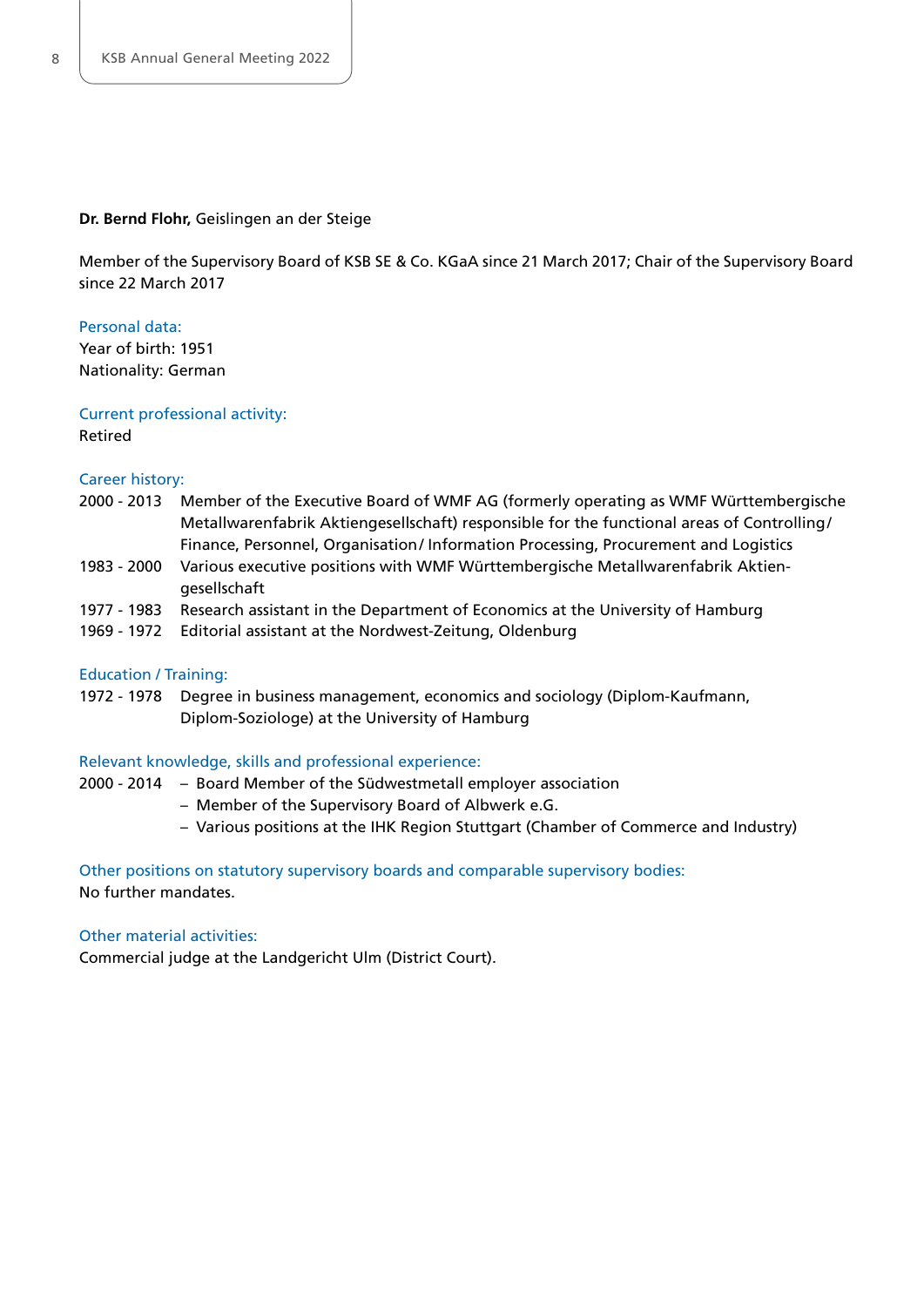# **Annex to agenda item 7 – remuneration report for the 2021 financial year**

KSB SE & Co. KGaA – 2021 remuneration report

KSB Management SE, as General Partner of KSB SE & Co. KGaA ("**KSB**"), and the Supervisory Board of KSB have, for the 2021 financial year, for the first time prepared a remuneration report pursuant to section 162 of the German Stock Corporation Act (*Aktiengesetz*) in the version of the German Act Implementing the Second Shareholder Rights Directive ("**ARUG II**"). This report describes the basic features of the remuneration system for the members of the Supervisory Board and the individualised and itemised (according to components) remuneration of such members. In addition, we explain why KSB is of the opinion that it is not obliged to disclose the remuneration of the General Partner and the members of its corporate bodies and why the report only contains information on the remuneration granted in the 2021 financial year to former executive board members of then KSB Aktiengesellschaft ("**KSB AG**").

# **A. Remuneration of the general partner and the members of its corporate bodies**

The basic features of the remuneration system of the General Partner and the Managing Directors are described from a transparency standpoint under D. However, for the following legal reasons KSB does not consider it necessary to provide information on the individual remuneration of the General Partner and the members of its corporate bodies – i.e. of the Managing Directors and the members of the Administrative Board. In view of constantly increasing reporting obligations, there is also no reason at the moment to go beyond the statutory requirements in this regard.

**The General Partner, its Managing Directors and** the members of the Administrative Board are not executive board or supervisory board members and, consequently, are not covered by the **wording** of section 162 German Stock Corporation Act. Such coverage would require either an explicit instruction by the legislator, or the prerequisites

for analogous application of section 162 German Stock Corporation Act would have to be met. Section 283 German Stock Corporation Act, which specifies the provisions in the Act that apply to the General Partner, does not make reference to section 162.

- KSB is of the opinion that an obligation to provide individualised information on the remuneration of the General Partner and of the members of its corporate bodies does not fit in with the rule framework of a partnership limited by shares (Kommanditgesellschaft auf Aktien, "**KGaA**"). The obligation to prepare the remuneration report is intended for the "executive board and supervisory board" of the listed company, i.e. for their bodies. However, the Managing Directors and the members of the Administrative Board of the General Partner are **not members of the corporate bodies of the KGaA**. In addition, the supervisory board of a partnership limited by shares **does neither have the personnel competence nor the authority to decide on remuneration-related matters with respect to the General Partner and the members** of its corporate bodies.
- Moreover, the following must be noted with respect to KSB:
	- KSB does not hold any shares in its General Partner, KSB Management SE. Instead, all of the shares in KSB Management SE are held by Klein, Schanzlin & Becker GmbH, whose shares, in turn, are held by **KSB Stiftung and Kühborth Stiftung GmbH. KSB is therefore not structured as a "unified KGaA"** (*Einheits-KGaA*) with the partnership holding all the shares in its General Partner. Thus, KSB, does also not influence the determination of the remuneration of the members of the corporate bodies of the General Partner as a shareholder of the General Partner (indirectly) through the shareholders' meeting of the General Partner.
	- At the level of KSB, **no additional body** (e.g. a "shareholders' committee") has been set up, either, the members of which are elected by the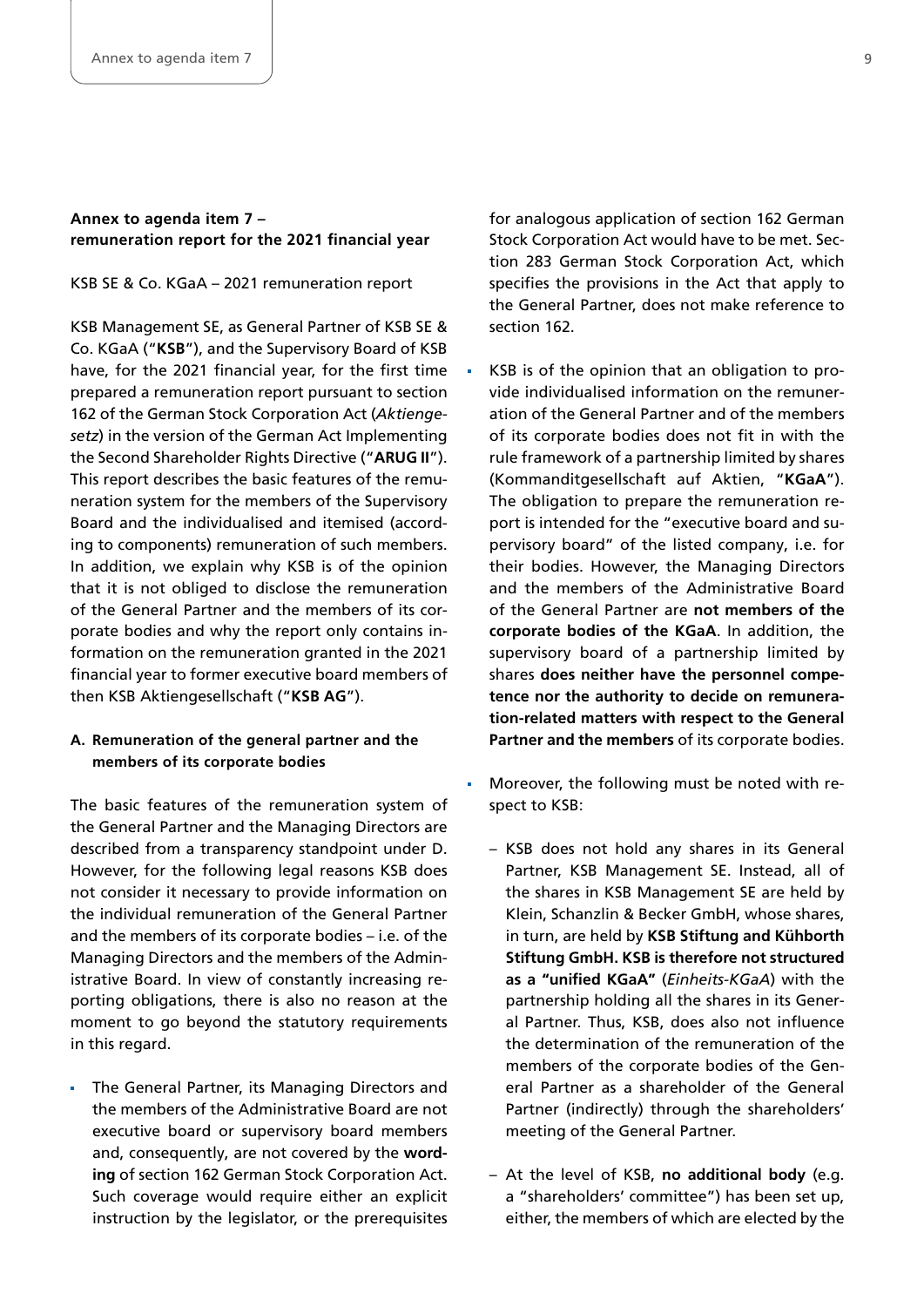Annual General Meeting of KSB and which has the personnel competence and the authority to decide on remuneration-related matters with respect to the members of the management body of the General Partner. Nor does KSB have any influence in this regard on the determination of the remuneration of the members of corporate bodies of the General Partner.

– According to the legislative intent, the remuneration report pursuant to section 162 German Stock Corporation Act is supposed to make it possible for the shareholders to review whether the remuneration of the members of the management body was determined in accordance with the specifications of the **remuneration system pursuant to section 87a German Stock Corporation Act approved by general meeting. However, the provisions in section 87a German Stock Corporation Act** require that the supervisory board has authority to decide on remuneration-related matters, and the supervisory board of a KGaA specifically lacks such authority. For this reason, it makes even less sense for section 87a German Stock Corporation Act to be applied to KSB than section 162 German Stock Corporation Act. In addition, KSB does not have any "executive board members", and the Managing Directors of KSB Management SE are not members of the corporate bodies of the KGaA. If a company – like KSB – has not established a remuneration system, there generally is no need for such a review possibility, either.

# **B. Remuneration of former executive board members of KSB AG**

However, according to section 162(1) sentence 1 German Stock Corporation Act, the remuneration granted and owed to former executive board members must also be reported on. The terms are based on the following understanding:

- The term "granted" includes "*the de facto receipt of the remuneration component*";
- The term "owed" includes "*all legally existing liabilities for remuneration components that are due but have not yet been satisfied*."

For reasons of legal precaution, KSB has decided to include information on the remuneration granted to former executive board members of then KSB AG (during the financial year) in the remuneration report. KSB AG was transformed into KSB SE & Co. KGaA at the beginning of 2018. The wording of section 162 German Stock Corporation Act does not preclude applicability to former executive board members following transformation of a stock corporation into a different legal form.

# **I. Remuneration granted and owed in the 2021 financial year (individualised)**

According to section 162(5) sentence 2 German Stock Corporation Act, individualised remuneration information about former executive board members is to be left out in all remuneration reports that are to be prepared after ten years have elapsed since the financial year in which the respective member ended his/her last held office at KSB AG as an executive board or supervisory board member. Therefore, the following table only shows the remuneration individually granted and owed in the 2021 financial year for former executive board members of KSB AG who left after the 2011 financial year.

#### 1. Table

| Name            | Leaving date | Pension payments in 2021 |        |
|-----------------|--------------|--------------------------|--------|
|                 |              | in €                     | in $%$ |
| Jan Stoop       | 31.03.2012   | 89,040,00                | 100    |
| Prof. Dr.       |              |                          |        |
| Dieter-Heinz    |              |                          |        |
| Hellmann        | 31.12.2013   | 179,472.00               | 100    |
| Dr. Wolfgang    |              |                          |        |
| Schmitt         | 30.06.2014   | 183,756.00               | 100    |
| Dr. Peter       |              |                          |        |
| <b>Buthmann</b> | 31.12.2017   | 174,108.00               | 100    |

#### 2. Explanatory note

These former executive board members of KSB AG were promised an old-age pension after reaching the age of 65. This pension is calculated when retirement age is reached on the basis of the average annual fixed salary in the last three years of service before leaving the Company and taking into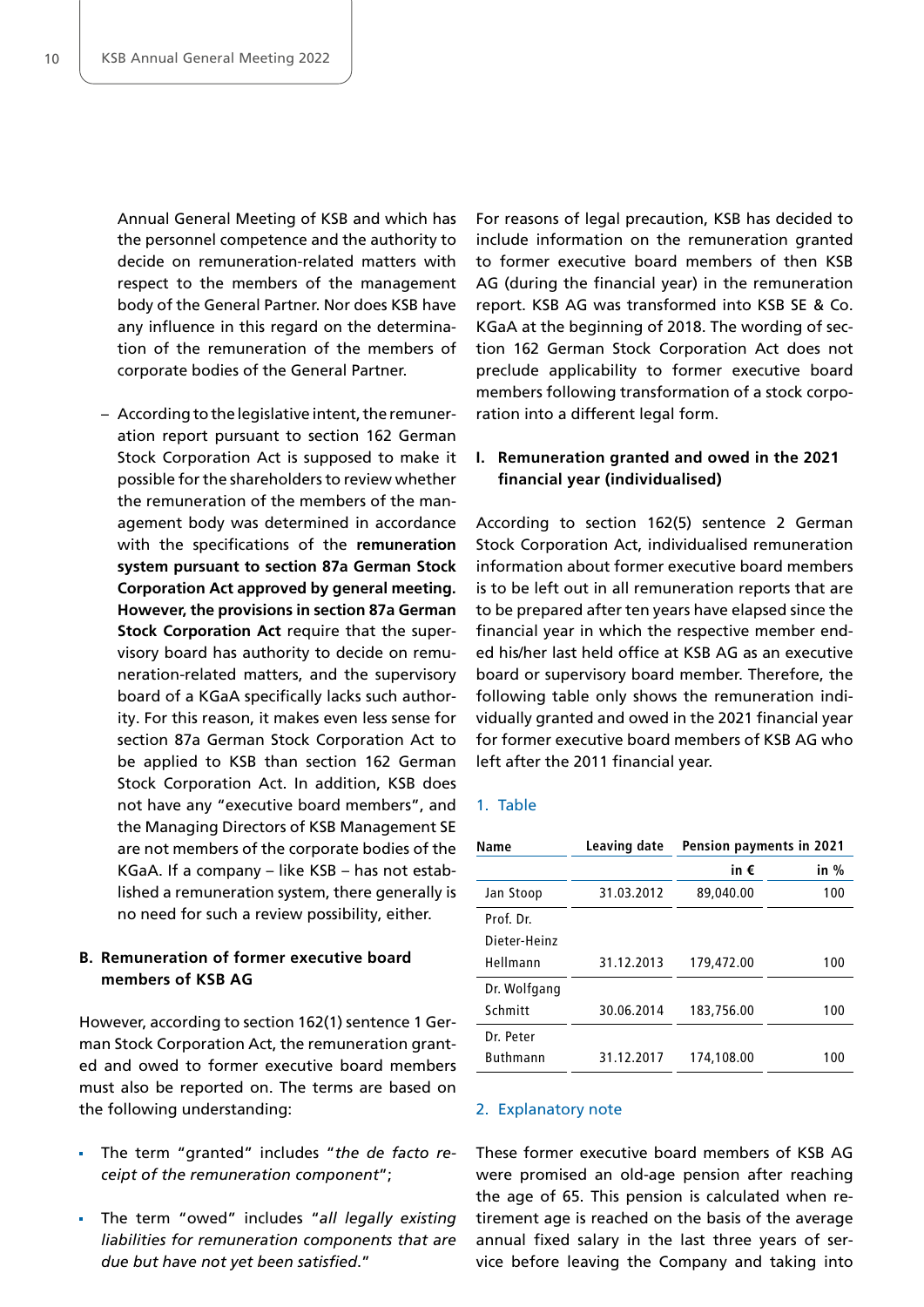account years of service. The old-age pension is paid in twelve equal instalments at the end of each month. The Company must review the pension benefits every three years in accordance with section 16 German Company Pensions Act and reach a decision thereon at its reasonable discretion.

# **II. Total remuneration granted to former executive board members who left before 2012**

According to section 162(5) sentence 2 German Stock Corporation Act, remuneration that was granted and owed, in 2021, to former executive board members of KSB AG who had already ended their last held office at KSB AG as an executive board or supervisory board member before the beginning of 2012 must not be individually reported on. Such former executive board members and their surviving dependants were granted and owed a total of €1,809,935.00 in the 2021 financial year.

#### **III. Comparison**

The following table shows the percentage change in the remuneration of the former executive board members of KSB AG, the change in the earnings growth of KSB and the change in the average remuneration of the FTE employees as compared to the previous year.

The earnings growth is depicted on the basis of KSB's annual net profit/net loss. For greater comparability of the earnings growth, EBIT is also used as a group performance indicator.

The wages and salaries paid out in the respective financial year, incl. social security contributions and the other fringe benefits of the active FTE employees of KSB SE & Co. KGaA, are taken as a basis for the comparison with the development of the average remuneration of the employees.

#### **Annual change in %**

1

3

|                                | 2021 compared to $20201$ |
|--------------------------------|--------------------------|
| <b>Executive Board</b>         |                          |
| remuneration <sup>2</sup>      |                          |
| Jan Stoop                      | $+0$                     |
| Prof. Dr. Dieter-Heinz         |                          |
| Hellmann                       | $+0$                     |
| Dr. Wolfgang Schmitt           | $+0$                     |
| Dr. Peter Buthmann             | $+0$                     |
| Earnings growth                |                          |
| Annual net profit/net loss of  |                          |
| KSB <sup>3</sup>               | $+146.7$                 |
| EBIT of KSB Group <sup>4</sup> | $+101.1$                 |
| Workforce                      |                          |
| Employees of KSB SE &          |                          |
| Co. KGaA                       | - 2.6                    |

 According to the transitional provision in section 26j(2) sentence 2 Introductory Act to the German Stock Corporation Act, until the end of the 2025 financial year, only the average remuneration over the period since the 2020 financial year is to be included in the comparison and not the average remuneration of the last five financial years.

2 "Granted and owed" remuneration within the meaning of section 162(1) sentence 1 German Stock Corporation Act.

Annual net profit/net loss of KSB in 2020: T€ -7,772; 2021: T€ 3,632.

4 EBIT of the KSB Group in 2020: T€ 70,172; 2021: T€ 141,161.

# **C. Remuneration of the members of the supervisory board**

#### **I. Supervisory Board remuneration principles**

The remuneration of the members of the Supervisory Board is laid down in section 14 of the Articles of Association of KSB and, in addition, by the resolution of the Annual General Meeting of 16 May 2012 on agenda item 7. Section 113(3) German Stock Corporation Act, which was amended by the ARUG II, provides that the general meeting of listed companies must resolve on the remuneration of the supervisory board members at least every four years. In this regard, a resolution that confirms the existing remuneration is also permissible. Moreover, information on the system for the remuneration of the members of the supervisory board must also be provided. On 6 May 2021, the Supervisory Board and the General Partner presented to the Annual General Meeting the existing remuneration for the members of the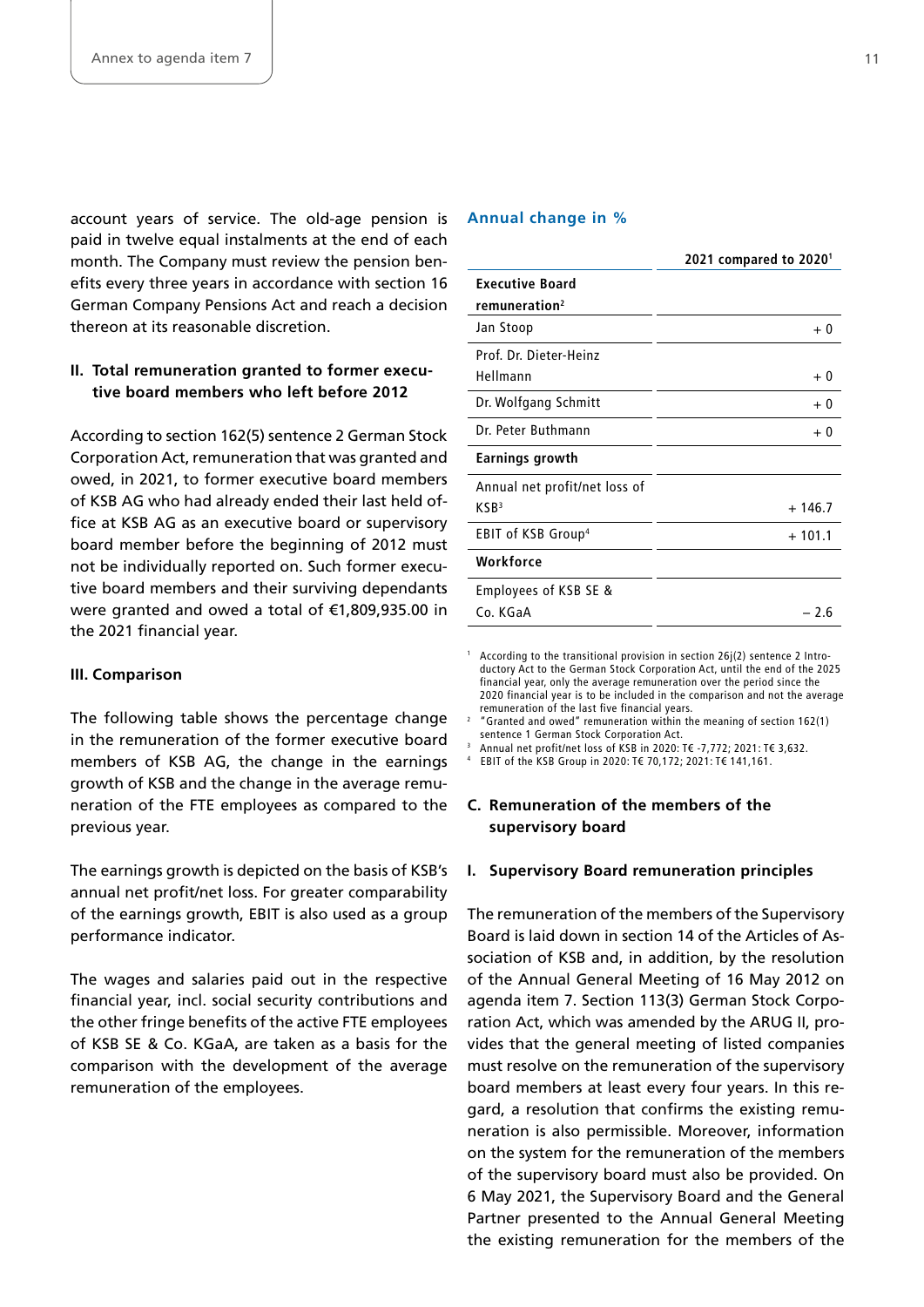Supervisory Board for confirmation and the remuneration system to be voted on. On 6 May 2021, the Annual General Meeting confirmed the remuneration with 99.06% of the votes cast and adopted a resolution on the remuneration system.

Remuneration is not granted for possible supervisory board activities at subsidiaries

#### **II. Overview of the remuneration**

The fixed remuneration of the Supervisory Board members is €60,000.00 for the Chair of the Supervisory Board, €45,000.00 for the Deputy Chair of the Supervisory Board and €30,000.00 for every other member of the Supervisory Board. Members of the Supervisory Board who only serve on the Supervisory Board for part of the financial year are remunerated on a pro rata temporis basis. The fixed remuneration of the members of the Supervisory Board is paid out in January of the respective following year.

In addition, the members of the Supervisory Board shall receive an attendance fee of €2,000.00 per meeting of the Supervisory Board and its committees they attend; the attendance fee for persons chairing committee meetings shall be €3,000.00 for each committee meeting. KSB will reimburse any VAT payable on the remuneration.

Additionally, the members of the Supervisory Board receive remuneration for activities which demand of them a particular time commitment within the scope of the tasks of the Supervisory Board which goes beyond the preparation and conduct of the meetings of the Supervisory Board and its committees. The time needed for preparation and conduct of the meetings of the Supervisory Board and its committees will be set at a flat rate of five hours per meeting for each participating member of the Supervisory Board, in the case of the respective Chairs of the meeting at ten hours per meeting, in the case of plenary sessions of the Supervisory Board at seven and a half hours per meeting for the Deputy Chair of the Supervisory Board. For each additional working hour, the respective Supervisory Board member will, since 2012, receive €250.00 against presentation of a corresponding timesheet. The maximum amount

of the additional remuneration for all Supervisory Board members is €900,000.00 per year in total. Should the additional remuneration for the total proven working hours per year of the members of the Supervisory Board arithmetically exceed the annual maximum amount, the claims of the individual Supervisory Board members will be reduced proportionately.

The Supervisory Board remuneration takes into account, both in terms of structure and amount, the requirements of the office of a member of the Supervisory Board of KSB, in particular the time involved as well as the responsibility associated with it. The amount of the remuneration – also in comparison to the remuneration of the members of the Supervisory Boards of comparable listed companies in Germany – is commensurate with the tasks of the members of the Supervisory Board and the situation of KSB. The remuneration makes it possible to recruit suitable and qualified candidates for the office of Supervisory Board member. As such, the Supervisory Board remuneration contributes to the Supervisory Board as a whole being able to properly and competently perform its duties of monitoring and advising the General Partner. Together with the General Partner, the Supervisory Board thereby promotes the business strategy as well as the long-term development of KSB SE & Co. KGaA SE.

Once they have left, members of the Supervisory Board will not receive any remuneration from KSB for their earlier Supervisory Board activities that goes beyond the preceding provisions.

# **III. Remuneration of Supervisory Board members in the 2021 financial year**

1. Supervisory Board members in the 2021 financial year

The following members belonged to the Supervisory Board of KSB in the 2021 financial year:

- Dr. Bernd Flohr, member since 21 March 2017
- René Klotz, member since 15 May 2013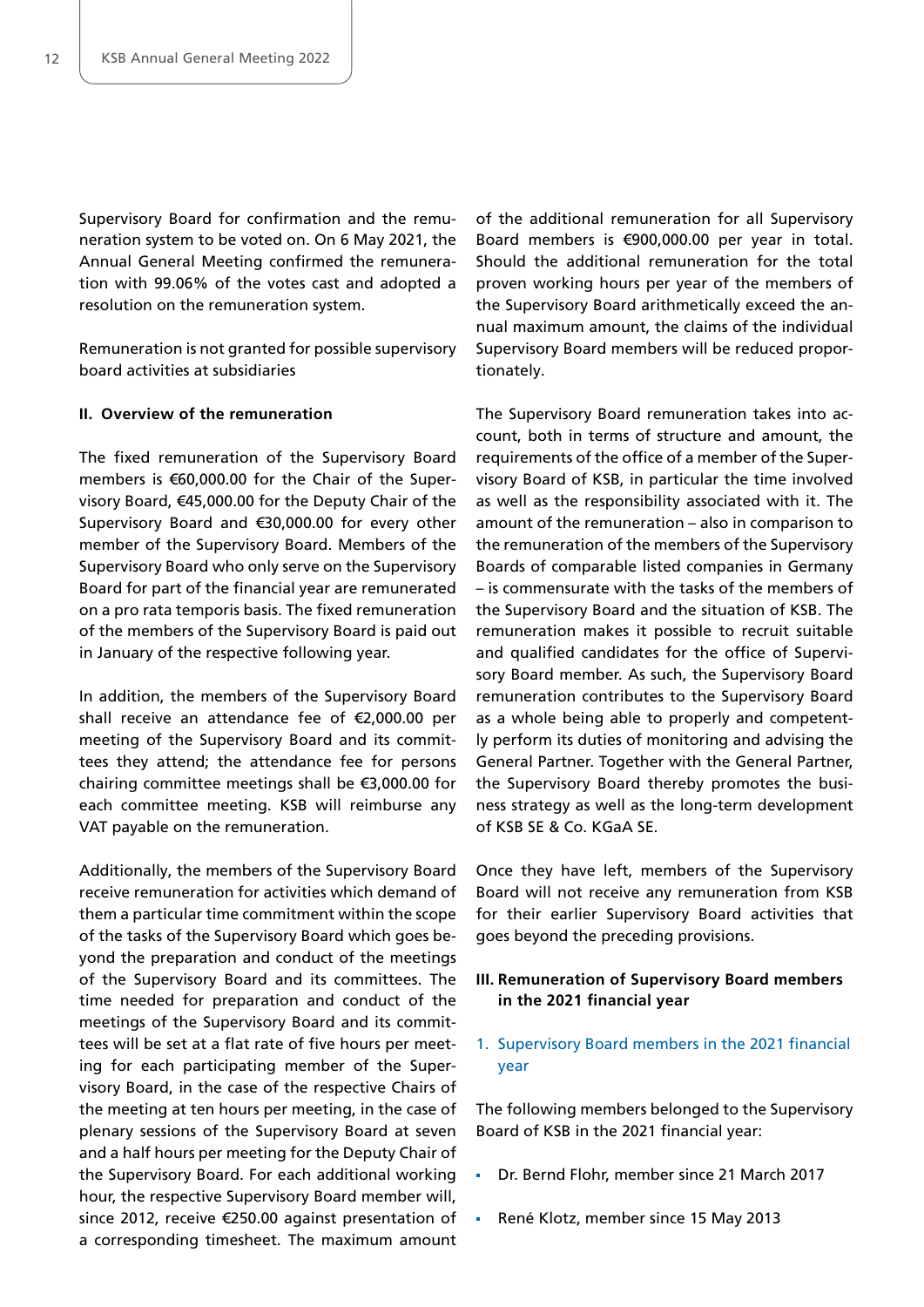- Claudia Augustin, member since 16 May 2018
- Klaus Burchards, member since 18 April 2017
- **Arturo Esquinca, member since 26 February 2018**
- Klaus Kühborth, member since 1 January 2004
- Birgit Mohme, member since 1 January 2015
- **Thomas Pabst, member since 16 May 2018**
- **Prof. Dr.-Ing. Corinna Salander, member since 26** February 2018
- Harald Schöberl, member since 1 January 2020
- Volker Seidel, member since 1 January 2008
- Gabriele Sommer, member since 1 January 2016

2. Remuneration granted and owed to the active Supervisory Board members in the 2021 financial year

The following table shows the remuneration individually granted and owed to the individual Supervisory Board members in the 2021 financial year. In this connection, the phrase "granted and owed" is based on the same understanding as described in B. The remuneration shown in the table therefore reflects the amounts actually received in the 2021 financial year. Accordingly, the attendance fees paid out in the 2021 financial year and the fixed remuneration paid in January 2021 for the 2020 financial year are shown as remuneration granted in the 2021 financial year. The additional remuneration includes the payments for the first three quarters of 2021 and the fourth quarter of 2020. Since the Company was not in default with the payment of remuneration components, no owed remuneration is shown in the table.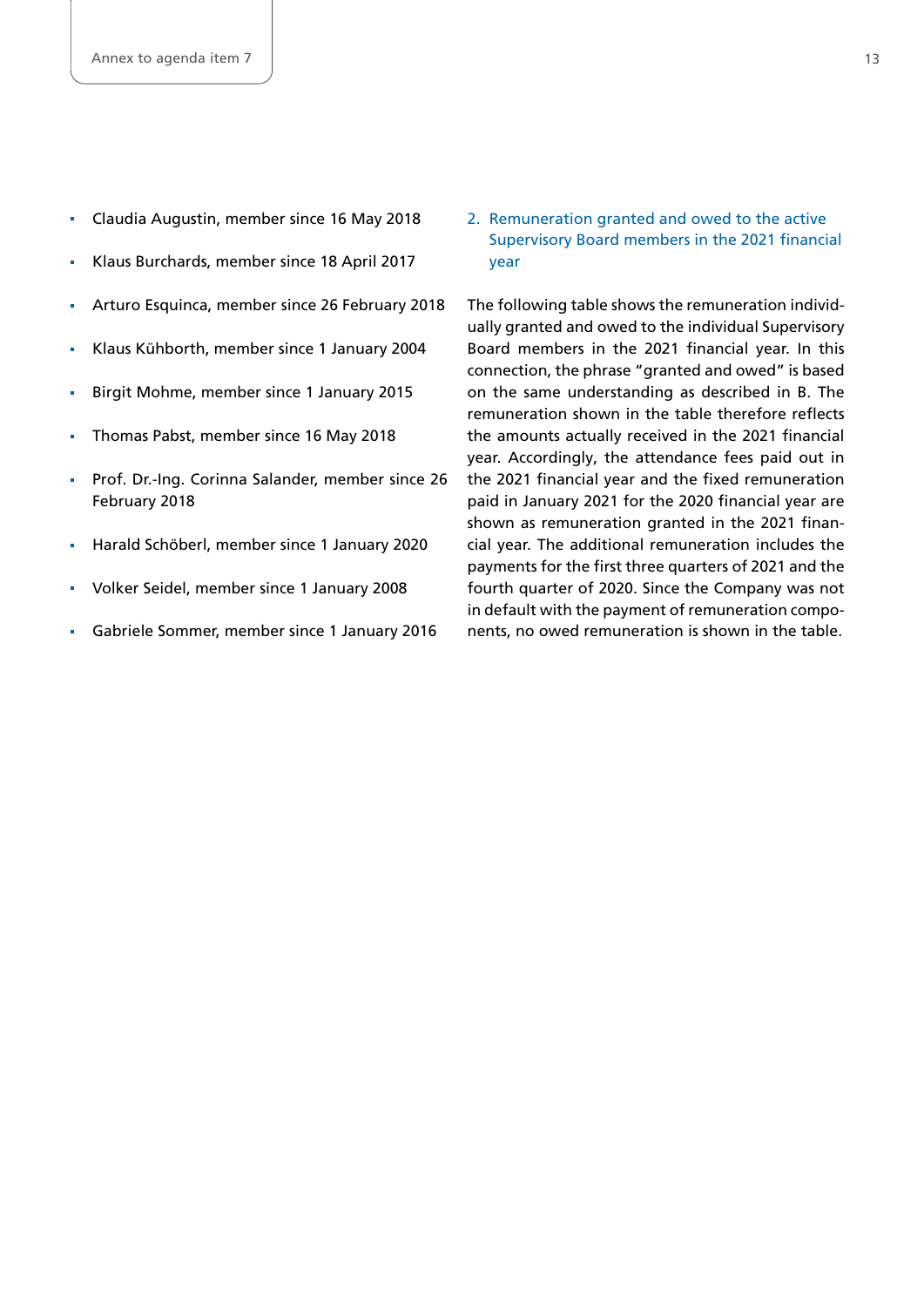| Name                                                                                                                                                          | <b>Fixed</b><br>remuneration |      | <b>Attendance</b><br>fee |        | Additional<br>remuneration |       | <b>Total</b> |        |
|---------------------------------------------------------------------------------------------------------------------------------------------------------------|------------------------------|------|--------------------------|--------|----------------------------|-------|--------------|--------|
|                                                                                                                                                               | in €                         | in % | in $\epsilon$            | in $%$ | in $\epsilon$              | in %  | in €         | in $%$ |
| Dr. Bernd Flohr,<br>Chair of the Supervisory<br>Board and the Personnel<br>Committee, member of the<br><b>Nomination Committee</b><br>and the Audit Committee |                              |      |                          |        |                            |       |              |        |
| 2021                                                                                                                                                          | 60,000                       | 39.8 | 31,000                   | 20.6   | 59,738                     | 39.6  | 150,738      | 100    |
| 2020                                                                                                                                                          | 60,000                       | 44.1 | 33,000                   | 24.2   | 43,138                     | 31.7  | 136,138      | 100    |
| René Klotz,<br>Deputy Chair of the Super-<br>visory Board, member of<br>the Personnel Committee<br>and the Corporate Develop-<br>ment Committee <sup>1</sup>  |                              |      |                          |        |                            |       |              |        |
| 2021                                                                                                                                                          | 45,000                       | 58.6 | 24,000                   | 31.3   | 7,763                      | 10.1  | 76,763       | 100    |
| 2020                                                                                                                                                          | 30,000                       | 51.8 | 20,000                   | 34.5   | 7,938                      | 13.7  | 57,938       | 100    |
| Claudia Augustin,<br>member of the<br>Personnel Committee <sup>1</sup>                                                                                        |                              |      |                          |        |                            |       |              |        |
| 2021                                                                                                                                                          | 30,000                       | 54.7 | 16,000                   | 29.2   | 8,813                      | 16.1  | 54,813       | 100    |
| 2020                                                                                                                                                          | 30,000                       | 57.8 | 18,000                   | 34.7   | 3,875                      | 7.5   | 51,875       | 100    |
| Klaus Burchards,<br><b>Chair of the Audit Committee</b>                                                                                                       |                              |      |                          |        |                            |       |              |        |
| 2021                                                                                                                                                          | 30,000                       | 29.1 | 28,000                   | 27.1   | 45,188                     | 43.8  | 103,188      | 100    |
| 2020                                                                                                                                                          | 30,000                       | 27.5 | 30,000                   | 27.5   | 48,938                     | 44.9  | 108,938      | 100    |
| Arturo Esquinca,<br>member of the Corporate<br>Development Committee                                                                                          |                              |      |                          |        |                            |       |              |        |
| 2021                                                                                                                                                          | 30,000                       | 58.3 | 18,000                   | 35.0   | 3,438                      | 6.7   | 51,438       | 100    |
| 2020                                                                                                                                                          | 30,000                       | 62.9 | 14,000                   | 29.4   | 3,688                      | 7.7   | 47,688       | 100    |
| Klaus Kühborth,<br>Chair of the Corporate<br>Development Committee,<br>member of the<br>Nomination Committee <sup>2</sup>                                     |                              |      |                          |        |                            |       |              |        |
| 2021                                                                                                                                                          | 30,000                       | 54.1 | 22,000                   | 39.7   | 3,438                      | $6.2$ | 55,438       | 100    |
| 2020                                                                                                                                                          | 30,000                       | 51.0 | 15,000                   | 25.5   | 13,813                     | 23.5  | 58,813       | 100    |
|                                                                                                                                                               |                              |      |                          |        |                            |       |              |        |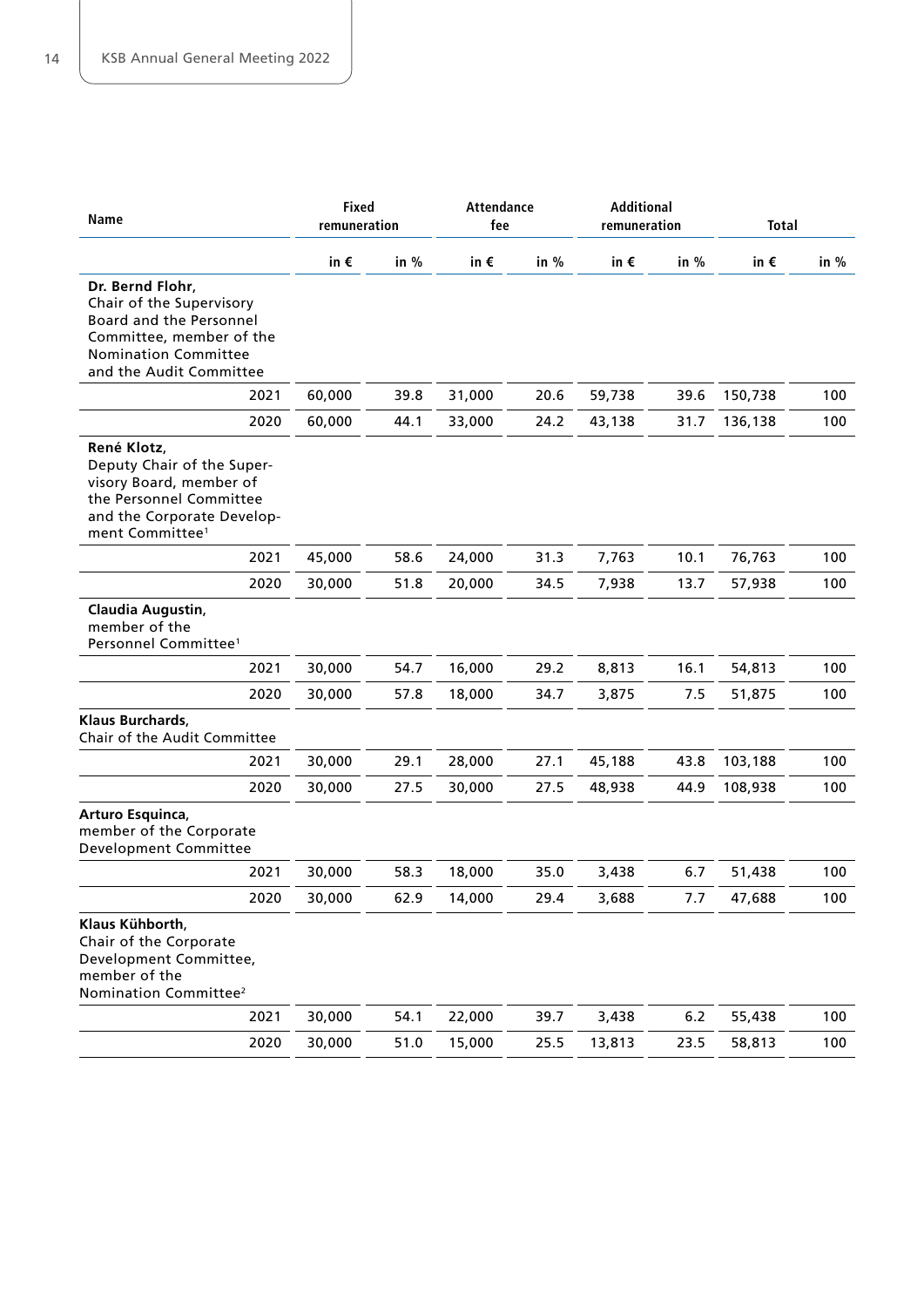| Name                                                                                 | <b>Fixed</b><br>remuneration |         | <b>Attendance</b><br>fee |      | Additional<br>remuneration |      | <b>Total</b>  |      |
|--------------------------------------------------------------------------------------|------------------------------|---------|--------------------------|------|----------------------------|------|---------------|------|
|                                                                                      | in $\epsilon$                | in %    | in $\epsilon$            | in % | in $\epsilon$              | in % | in $\epsilon$ | in % |
| <b>Birgit Mohme,</b><br>member of the Audit<br>Committee <sup>1</sup>                |                              |         |                          |      |                            |      |               |      |
| 2021                                                                                 | 30,000                       | 56.6    | 18,000                   | 34.0 | 5,000                      | 9.4  | 53,000        | 100  |
| 2020                                                                                 | 30,000                       | 52.4    | 24,000                   | 41.9 | 3,250                      | 5.7  | 57,250        | 100  |
| <b>Thomas Pabst,</b><br>member of the Corporate<br>Development Committee             |                              |         |                          |      |                            |      |               |      |
| 2021                                                                                 | 30,000                       | 55.6    | 18,000                   | 33.4 | 5,950                      | 11.0 | 53,950        | 100  |
| 2020                                                                                 | 30,000                       | 61.7    | 14,000                   | 28.8 | 4,625                      | 9.5  | 48,625        | 100  |
| Prof. Dr.-Ing. Corinna Salander,<br>member of the Corporate<br>Development Committee |                              |         |                          |      |                            |      |               |      |
| 2021                                                                                 | 30,000                       | 61.3    | 16,000                   | 32.7 | 2,938                      | 6.0  | 48,938        | 100  |
| 2020                                                                                 | 30,000                       | 62.9    | 14,000                   | 29.4 | 3,688                      | 7.7  | 47,688        | 100  |
| Harald Schöberl,<br>member of the<br>Audit Committee <sup>1</sup>                    |                              |         |                          |      |                            |      |               |      |
| 2021                                                                                 | 30,000                       | 49.3    | 22,000                   | 36.2 | 8,813                      | 14.5 | 60,813        | 100  |
| 2020                                                                                 | $\pmb{0}$                    | $0.0\,$ | 24,000                   | 77.4 | 7,000                      | 22.6 | 31,000        | 100  |
| Volker Seidel,<br>member of the Corporate<br>Development Committee <sup>1</sup>      |                              |         |                          |      |                            |      |               |      |
| 2021                                                                                 | 30,000                       | 60.8    | 16,000                   | 32.4 | 3,375                      | 6.8  | 49,375        | 100  |
| 2020                                                                                 | 30,000                       | 62.7    | 14,000                   | 29.2 | 3,875                      | 8.1  | 47,875        | 100  |
| <b>Gabriele Sommer,</b><br>member of the Personnel<br>Committee                      |                              |         |                          |      |                            |      |               |      |
| 2021                                                                                 | 30,000                       | 57.6    | 16,000                   | 30.7 | 6,063                      | 11.6 | 52,063        | 100  |
| 2020                                                                                 | 30,000                       | 57.9    | 18,000                   | 34.7 | 3,813                      | 7.4  | 51,813        | 100  |
|                                                                                      |                              |         |                          |      |                            |      |               |      |

1 These employee representatives declare that they transfer the part of their Supervisory Board remuneration that corresponds to a German Trade Union Confederation

(Deutscher Gewerkschaftsbund) directive to the Hans-Böckler Foundation, the institution that deals with co-determination, research and supports students on behalf of the Confederation. 2 This Supervisory Board member declares that he always transfers all of his Supervisory Board remuneration to Johannes und Jacob Klein GmbH, Frankenthal.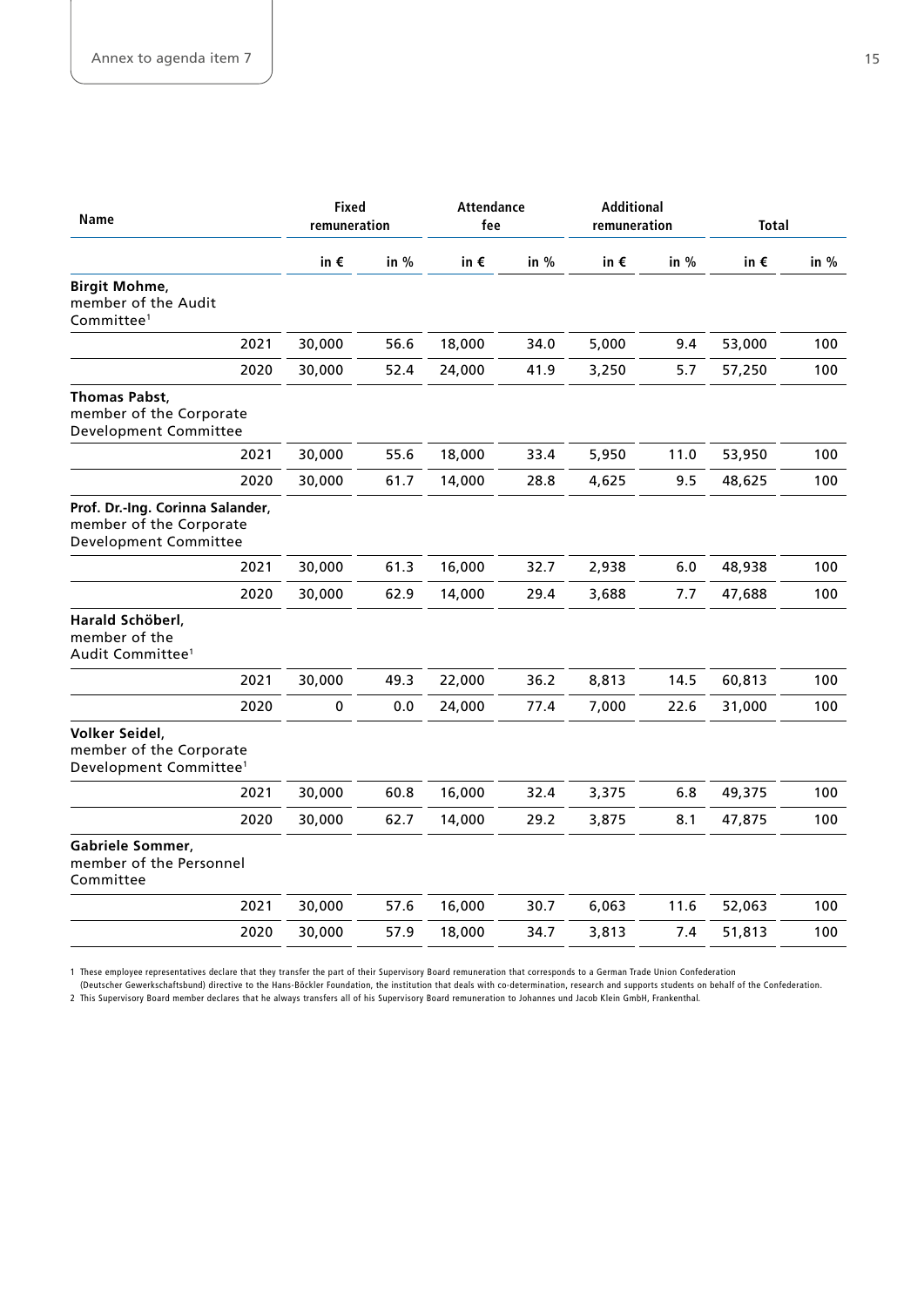#### **IV. Comparison (vertical)**

The following table shows the percentage change in the remuneration of the Supervisory Board members, the change in the earnings growth of KSB and the change in the average remuneration of the FTE employees as compared to the previous year.

The earnings growth is depicted on the basis of KSB's annual net profit/net loss. For greater comparability of the earnings growth, EBIT is also used as a group performance indicator.

The wages and salaries paid out in the respective financial year, incl. social security contributions and the other fringe benefits of the active FTE employees of KSB SE & Co. KGaA, are taken as a basis for the comparison with the development of the average remuneration of the employees.

#### **Annual change in %**

|                                | 2021 compared to 2020 <sup>1</sup> |
|--------------------------------|------------------------------------|
| <b>Supervisory Board</b>       |                                    |
| remuneration <sup>2</sup>      |                                    |
| Dr. Bernd Flohr                | $+10.7$                            |
| René Klotz                     | $+32.5$                            |
| Claudia Augustin               | $+5.7$                             |
| Klaus Burchards                | $-5.3$                             |
| Arturo Esquinca                | $+7.9$                             |
| Klaus Kühborth                 | $-5.7$                             |
| <b>Birgit Mohme</b>            | $-7.4$                             |
| <b>Thomas Pabst</b>            | $+11$                              |
| Prof. Dr.-Ing.                 |                                    |
| Corinna Salander               | $+2.6$                             |
| Harald Schöberl                | $+96.2$                            |
| Volker Seidel                  | $+3.1$                             |
| Gabriele Sommer                | $+0.5$                             |
| <b>Earnings of growth</b>      |                                    |
| Annual net profit/net loss     |                                    |
| of KSB <sup>3</sup>            | $+146.7$                           |
| EBIT of KSB Group <sup>4</sup> | $+101.1$                           |
| Workforce                      |                                    |
| Employees of KSB SE &          |                                    |
| Co. KGaA                       | $-2.6$                             |

<sup>1</sup> According to the transitional provision in section 26j(2) sentence 2 Introductory Act to the German Stock Corporation Act, until the end of the 2025 financial year, only the average remuneration over the period since the 2020 financial year is to be included in the comparison and not the average remuneration of the last five financial years.

2 "Granted and owed" remuneration within the meaning of section 162(1) sentence 1 German Stock Corporation Act.

Annual net profit/net loss of KSB in 2020: T€ -7,772; 2021: T€ 3,632.

The 2.6% decrease in the average remuneration of the FTE employees can be attributed in particular to the lower variable employee profit participation for the year 2020, which was paid out in 2021, as compared to the corresponding payment in 2020 for the year 2019. In addition, short-time work and a higher number of employees in the "active" phase of phased retirement had an effect in 2021.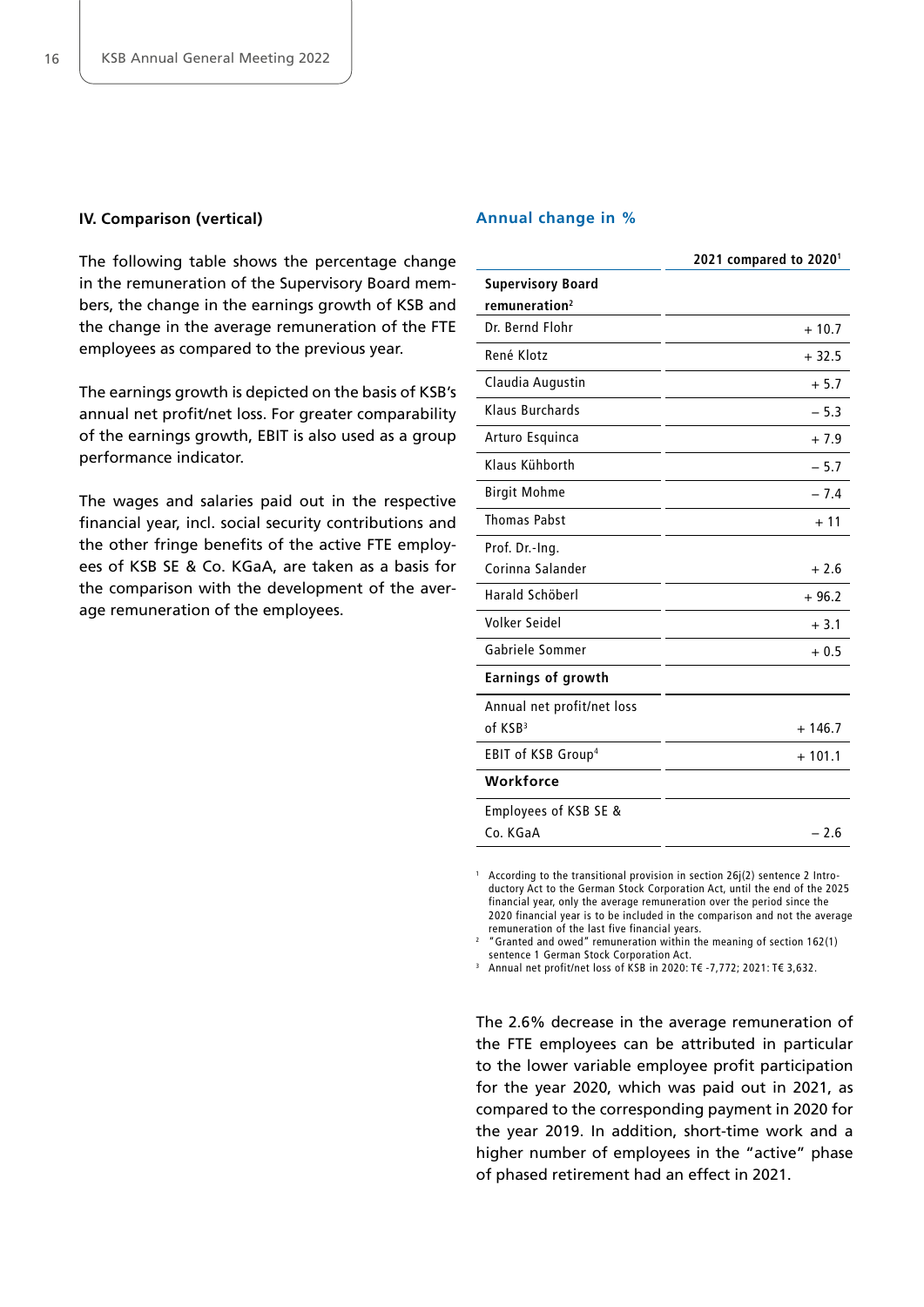**D. Discription of the basis features of the remuneration system for the general partner and the managing directors**

#### **I. Remuneration of the General Partner**

Pursuant to section 7(4) of the Articles of Association of KSB, the General Partner receives annual remuneration not based on profit or loss in the amount of 4% of the share capital for the management of the Company and assumption of personal liability. Accordingly, the Company spent €20,000.00 for this in the 2021 financial year.

According to the Articles of Association, the Company also reimburses the General Partner for all expenses in connection with the management of the Company's business; this concerns the remuneration of the members of the corporate bodies of the General Partner in particular.

#### **II. Remuneration of the Managing Directors**

The management of the Company is the responsibility of the General Partner. The Administrative Board of KSB Management SE appoints the General Partner's Managing Directors and is responsible for the service agreements with them. This responsibility includes the design of the remuneration system, the amount of remuneration and regular remuneration reviews.

Care was taken to design the remuneration system for the Managing Directors in such a way as to make it as transparent as possible. The total remuneration of the individual Managing Directors is based on different parameters. The following criteria are applied as a test of the appropriateness of the remuneration: the respective Managing Director's tasks, his personal performance, the economic situation and the success of the Company, as well as whether the remuneration corresponds to the market rate by comparison with peer companies and the remuneration structure otherwise in place in the Company.

The remuneration system for the Managing Directors is reviewed by the Administrative Board of KSB Management SE, in each case with the aim of ensuring that the remuneration system is in line with market practice and competitive and that it promotes the implementation of the Company's corporate strategy. With effect from 1 January 2021, the Administrative Board resolved the following adjustments to the remuneration system:

# **Adjustments to the remuneration system for the Managing Directors**

- Expansion of the personal targets in the short-term variable remuneration to facilitate an overall assessment of personal performance
- Combination of capital markets oriented financial and sustainability targets in the long-term variable remuneration
- Forward-looking assessment period for the long-term variable remuneration
- Ambitious recalibration of and incentive to overachieve the set targets by making a target achievement level of over 100% possible in the variable components
- **Elimination of the possibility of an additional premium** payment at the Administrative Board's discretion
- **EXTENUTION** Introduction of malus and clawback provisions in order to have the possibility to withhold or recover variable remuneration components

The remuneration system for the Managing Directors consists of non-performance-related components – fixed sum, fringe benefits and pension commitments – as well as short-term and long-term variable remuneration components. The fixed sum makes up 60% of the regular annual salary (total of fixed and variable remuneration). Accordingly, the variable remuneration accounts for 40% of the regular annual salary, with the long-term variable remuneration making up about two-thirds of that. This means that the majority of the variable remuneration is linked to the long-term development of the company.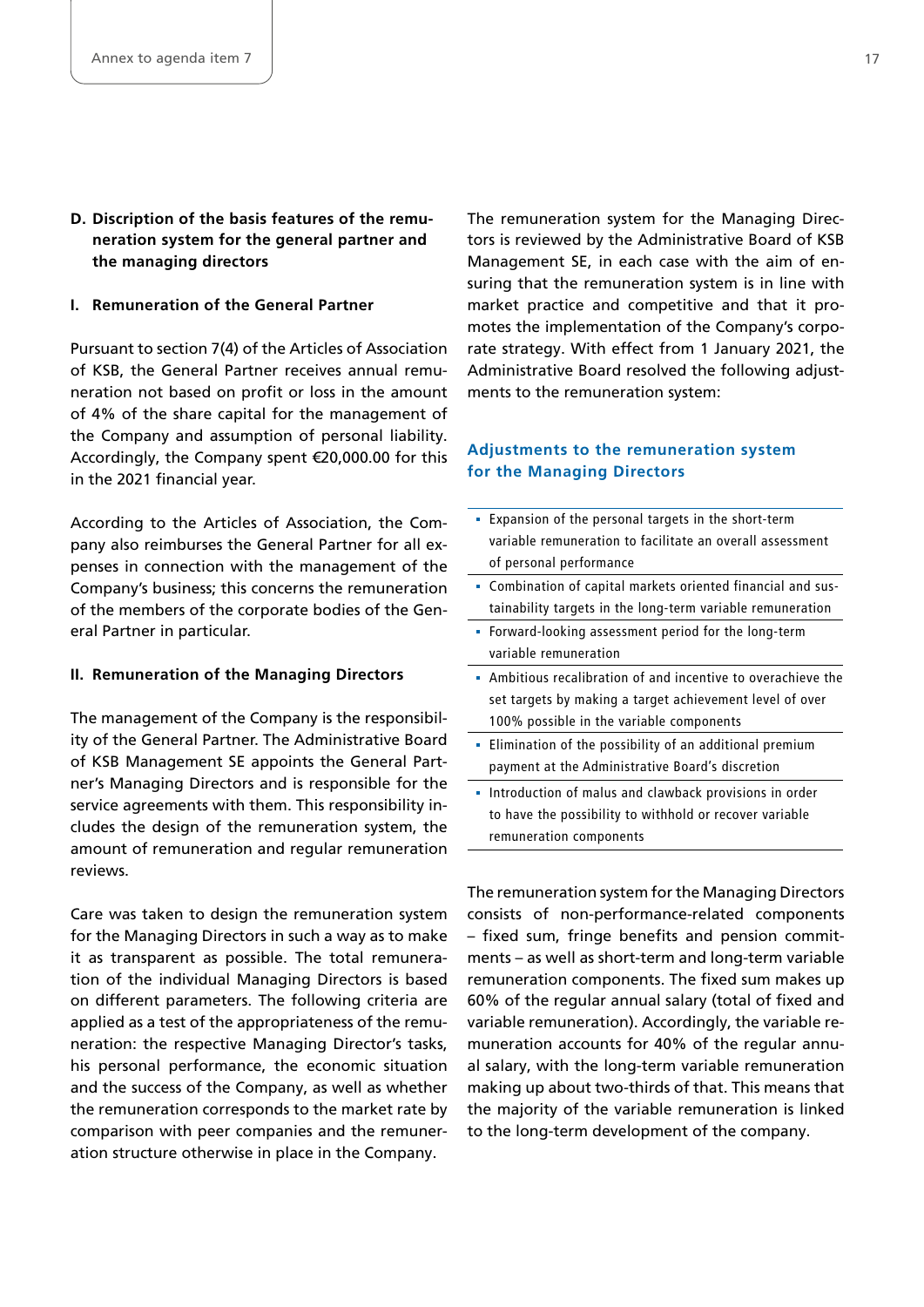# 1. Fixed remuneration

The fixed remuneration is not performance-related and consists of a fixed sum, fringe benefits and pension commitments (retirement, disability, widow's and orphan's pensions). The fixed sum equals 60% of the regular annual salary and is paid out as a basic monthly remuneration. All the Managing Directors receive the same fringe benefits, which include the private use of company cars, the payment of insurance premiums, and the payment of compensation, where applicable, for a post-contractual non-compete covenant. No loans or advances were granted to Managing Directors in the past financial year.

#### 2. Variable remuneration

#### 2.1 Short-term variable remuneration

The short-term variable remuneration with a oneyear assessment period is designed as a target bonus model and awarded annually. The target amount, i.e. the amount paid out if the target achievement level is 100%, corresponds to 15% of the respective

regular annual salary. As the basis for assessment, the Administrative Board has set EBIT margin, sales revenue and the overall assessment of the Managing Directors' personal performance as performance targets, each carrying equal weight. The target value of the financial performance targets, the achievement of which results in a target achievement level of 100%, corresponds to the budget in each case. For the overall assessment of personal performance, the Administrative Board sets individual targets before the beginning of each year based on a predefined catalogue of targets.

In addition, the Administrative Board can also factor into the overall assessment performance elements that are outside of the agreed targets as well as exceptional performance and developments. The target achievement level can be between 0% and 130%. The total target achievement level is determined on the basis of the weighted target achievement levels for the individual performance targets. The final short-term variable remuneration payment is made after the consolidated financial statements have been approved.



#### 2.2 Long-term variable remuneration

The long-term variable remuneration is designed as an annual plan with a three-year, forward-looking assessment period. The target amount corresponds to 25% of the respective regular annual salary. As

#### **Short-term variable remuneration**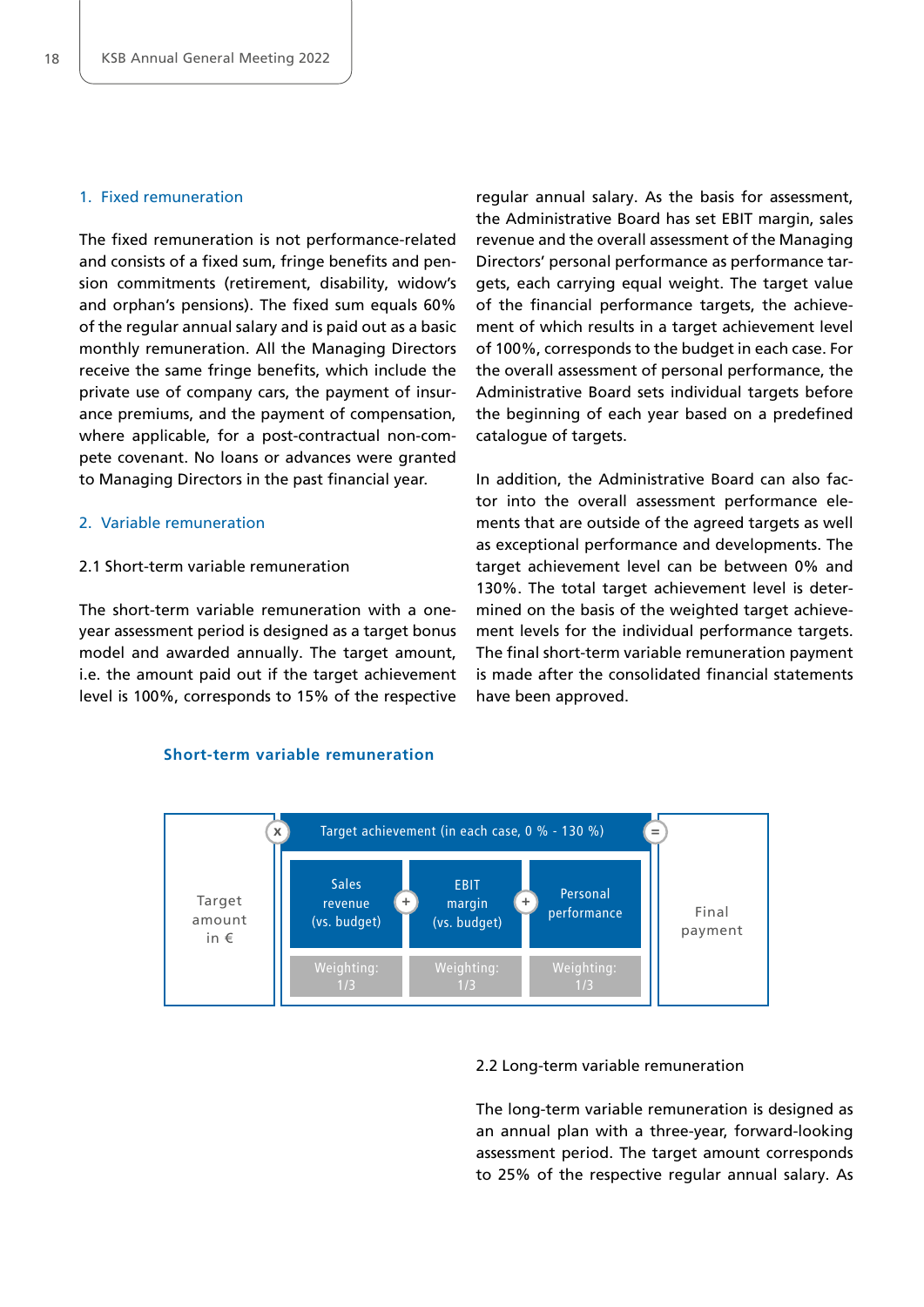the basis for assessment, the Administrative Board has set, with a weighting of 80%, as performance target the equally weighted average of the earnings per share (EPS) over three years and, with a weighting of 20%, the achievement of ESG (environmental, social, governance) sustainability targets. Factoring in the EPS puts a focus on the long-term successful development of the Company, and the interests of the Managing Directors are linked to the interests of the shareholders.

The target value for the average EPS is determined on the basis of the budget, the value used for planning purposes, and the medium-term plan. For the sustainability targets, before the beginning of the financial year the Administrative Board selects quantifiable targets based on the Company's sustainability strategy from a predefined catalogue of targets and sets target values in each case. In that way, the Company's sustainable development is also anchored in the remuneration system for the Managing Directors. The target achievement level can be between 0% and 130%. The final payment is made after the end of the assessment period. For each of the 2021 and 2022 financial years, a one-off up-front payment of 40% of the target value has been promised in the event of a target achievement level of 100%. If the final payment is in excess of that, the up-front payment will be netted against it at the end of the assessment period; if the final payment is less than that, no repayment is agreed.

In the event of intentional breaches of duty, all or part of variable remuneration that has not yet been paid out may be reduced to zero, or the Company may claw back all or part of variable remuneration that has already been paid out. Variable remuneration already paid out must, moreover, be paid back if and to the extent that the amount was calculated on the basis of incorrectly audited, approved consolidated financial statements and, after correction, a lower payment or no payment at all would be owed.



#### **Long-term variable remuneration**

#### 3. Other matters

In accordance with recommendation G.13 of the German Corporate Governance Code, payments to a Managing Director due to early termination of their term of office should not exceed twice their annual remuneration (severance cap) and should not constitute remuneration for more than the remaining

term of their employment contract. No Managing Director has been promised further benefits in the event of a termination of office, including no compensation in the event of a takeover offer. Should a Managing Director's employment contract be terminated for cause and should he be bear responsibility, the Company will pay no severance.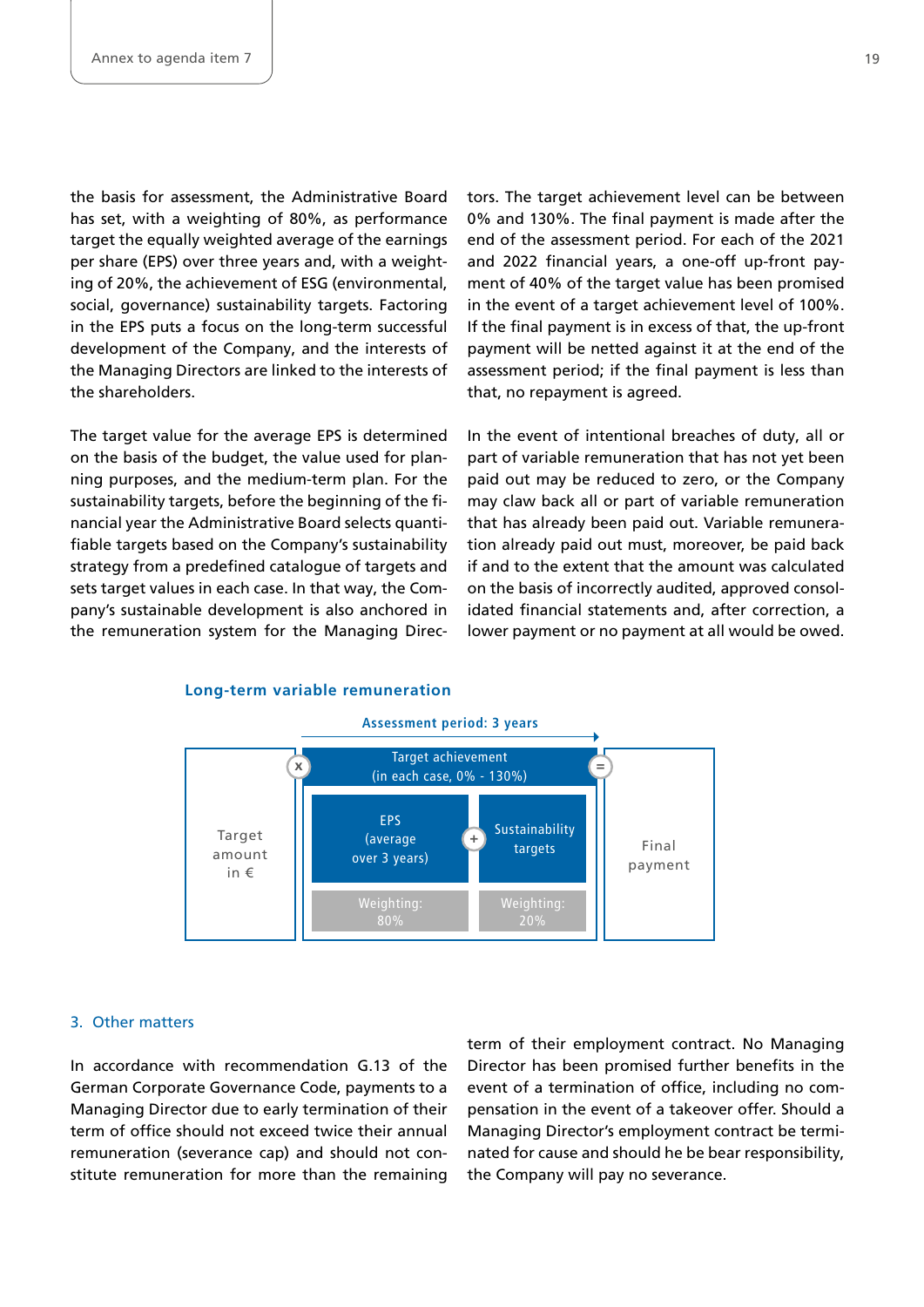# **Report of the independent auditor on the formal audit of the remuneration report pursuant to § 162 Abs. 3 AktG**

To KSB SE & Co. KGaA, Frankenthal/Pfalz

#### **Opinion**

We have formally audited the remuneration report of the KSB SE & Co. KGaA, Frankenthal/Pfalz, for the financial year from January 1 to December 31, 2021 to determine whether the disclosures pursuant to § [Article] 162 Abs. [paragraphs] 1 and 2 AktG [Aktiengesetz: German Stock Corporation Act] have been made in the remuneration report. In accordance with § 162 Abs. 3 AktG, we have not audited the content of the remuneration report.

In our opinion, the information required by § 162 Abs. 1 and 2 AktG has been disclosed in all material respects in the accompanying remuneration report. Our opinion does not cover the content of the remuneration report.

#### **Basis for the opinion**

We conducted our formal audit of the remuneration report in accordance with § 162 Abs. 3 AktG and IDW [Institut der Wirtschaftsprüfer: Institute of Public Auditors in Germany] Auditing Standard: The formal audit of the remuneration report in accordance with § 162 Abs. 3 AktG (IDW AuS 870). Our responsibility under that provision and that standard is further described in the "Auditor's Responsibilities" section of our auditor's report. As an audit firm, we have complied with the requirements of the IDW Quality Assurance Standard: Requirements to quality control for audit firms [IDW Qualitätssicherungsstandard - IDW QS 1]. We have complied with the professional duties pursuant to the the Professional Code for German Public Auditors and German Chartered Auditors [Berufssatzung für Wirtschaftsprüfer und vereidigte Buchprüfer - BS WP/vBP], including the requirements for independence.n.

# **Responsibility of the Management Board and the Supervisory Board**

The management board and the supervisory board are responsible for the preparation of the remuneration report, including the related disclosures, that complies with the requirements of § 162 AktG. They are also responsible for such internal control as they determine is necessary to enable the preparation of a remuneration report, including the related disclosures, that is free from material misstatement, whether due to fraud or error.

#### **Auditor's Responsibilities**

Our objective is to obtain reasonable assurance about whether the information required by § 162 Abs. 1 and 2 AktG has been disclosed in all material respects in the remuneration report and to express an opinion thereon in an auditor's report.

We planned and performed our audit to determine, through comparison of the disclosures made in the remuneration report with the disclosures required by § 162 Abs. 1 and 2 AktG, the formal completeness of the remuneration report. In accordance with § 162 Abs 3 AktG, we have not audited the accuracy of the disclosures, the completeness of the content of the individual disclosures, or the appropriate presentation of the remuneration report.

Mannheim, March 17, 2022

PricewaterhouseCoopers GmbH Wirtschaftsprüfungsgesellschaft

| Dr. Ulrich Störk        | Christina Pöpperl       |
|-------------------------|-------------------------|
| Wirtschaftsprüfer       | Wirtschaftsprüferin     |
| (German Public Auditor) | (German Public Auditor) |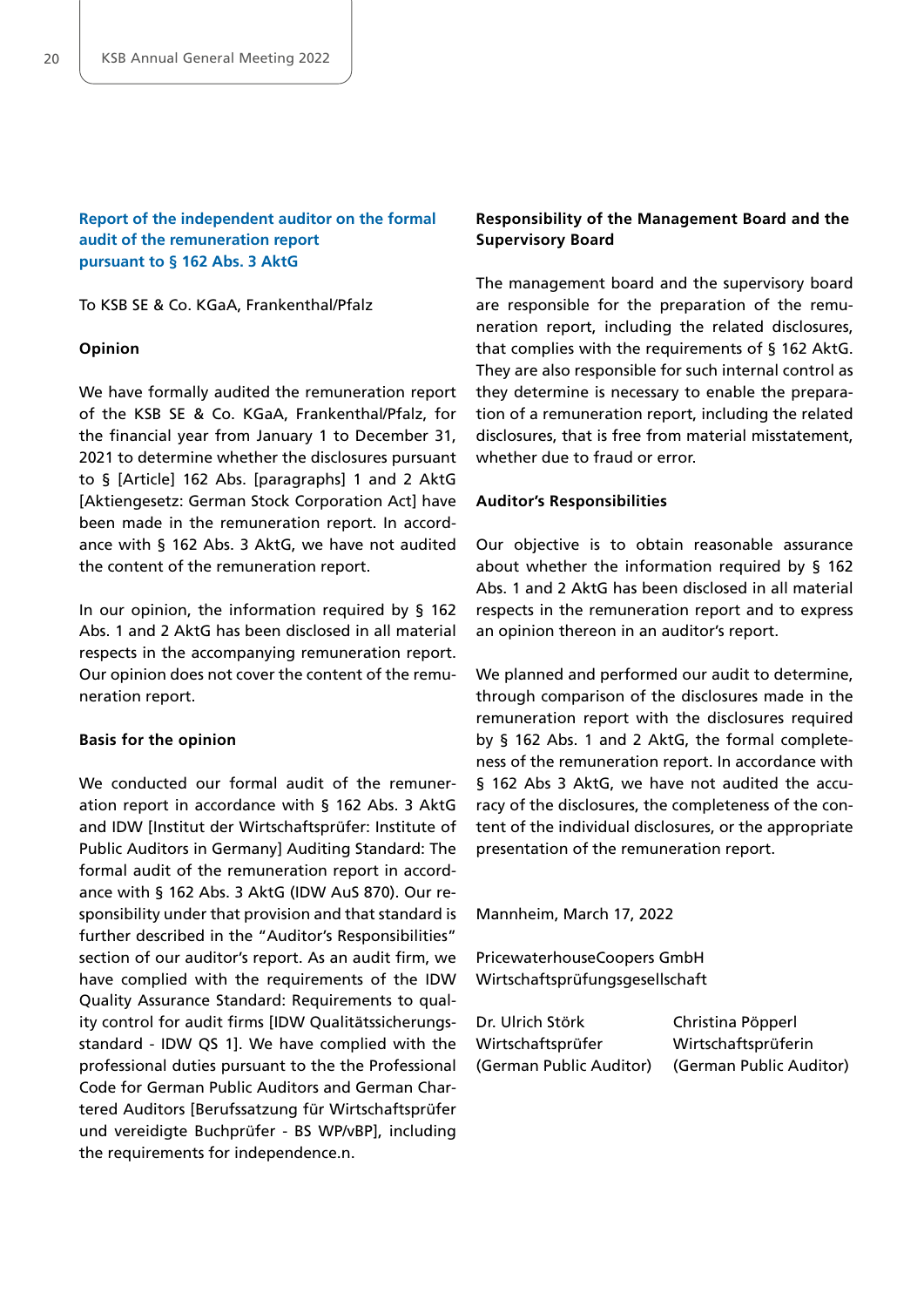#### **Further information and notes**

#### **I. Total number of shares and voting rights**

As at the date of the convocation of the Annual General Meeting, the share capital of the Company amounts to EUR 44,771,963.82 and is divided into 886,615 no-par value ordinary shares and 864,712 no-par value preference shares. In the Annual General Meeting, each no-par value ordinary share confers one vote, so the total number of voting rights is 886,615. The no-par value preference shares do not confer any voting rights in the Annual General Meeting.

# **II. Conditions for shareholders' rights and options to be exercised in connection with the virtual Annual General Meeting, in particular voting rights**

With the Supervisory Board's approval, the General Partner has decided to hold the Annual General Meeting as a virtual general meeting without attendance in person of the shareholders or their proxies (with the exception of Company proxies), pursuant to section 1(2) COVID-19 Measures Act.

# 1. Registration for the virtual Annual General Meeting and evidence of eligibility

Pursuant to section 16(1), (2) of the Articles of Association, only those shareholders who have registered – in person or through proxies – with the Company in a timely manner prior to the Annual General Meeting are entitled to exercise rights and options in connection with the virtual Annual General Meeting and, in particular to exercise their voting rights – if and to the extent such rights are accorded to shareholders under the Articles of Association or the statutory provisions.

Shareholders must provide evidence of their right to exercise rights and options in connection with the virtual Annual General Meeting, in particular to exercise their voting rights – if and to the extent such rights are accorded to shareholders under the Articles of Association or the statutory provisions (section 16(1), (3) of the Articles of Association). A certificate of share ownership issued in text form and in German by the depository bank or evidence pursuant to section 67c(3) German Stock Corporation Act (in each case "evidence of eligibility") will be sufficient for this purpose. This evidence of eligibility must relate to the beginning of the twenty-first day (local time at the Company's registered office) prior to the Annual General Meeting, i.e. to **0:00 on 14 April 2022** (CEST) ("record date").

Only persons who have furnished evidence of eligibility will be deemed to be shareholders of the Company for the purpose of exercising the rights and options in connection with the virtual Annual General Meeting, in particular voting rights. This means that shareholders who have only acquired their shares after the record date will not be able to exercise rights and options in connection with the virtual Annual General Meeting. The record date does not have any consequences for the saleability of the shares. Shareholders who have sold their shares after the record date will therefore – provided that they have registered in good time and have submitted evidence of eligibility – nevertheless be eligible to exercise rights and options in connection with the virtual Annual General Meeting, and in particular to exercise their voting rights – if and to the extent such rights are accorded to them under the Articles of Association or the statutory provisions. The record date is irrelevant as far as entitlement to dividends is concerned.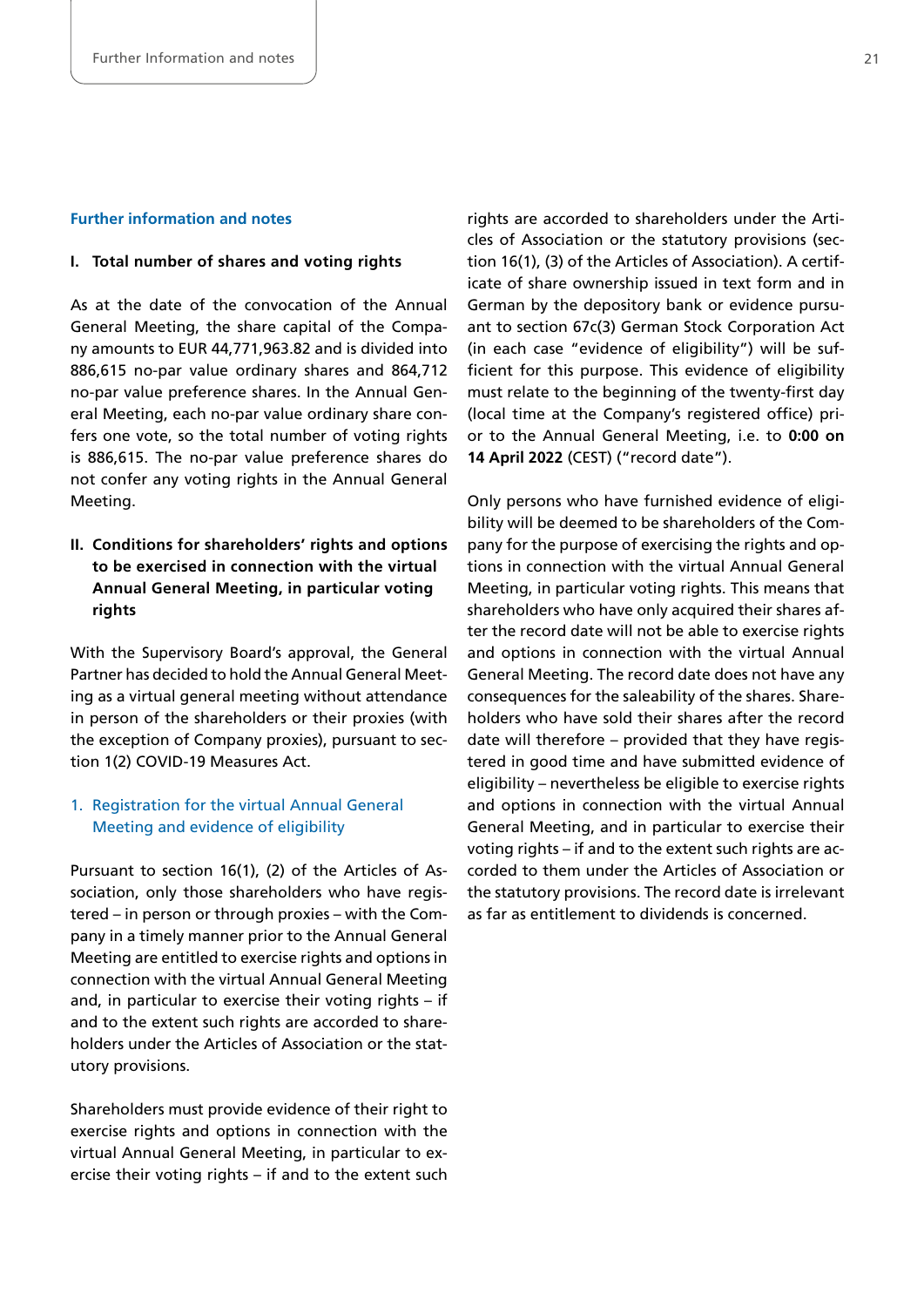The notice of registration and evidence of eligibility must be received by the Company by no later than **24:00 on 28 April 2022** (CEST) either in text form

**at the address** 

 KSB SE & Co. KGaA c/o Computershare Operations Center 80249 Munich Germany

or

 at the following e-mail address [anmeldestelle@computershare.de](mailto:anmeldestelle@computershare.de)

or by transmission through intermediaries subject to the requirements set out in section 67c German Stock Corporation Act. Please note that there may currently be unforeseen delays with the transmission of information through intermediaries, since the electronic systems and precautions required for this are not consistently ensured by all intermediaries as yet. This also applies in particular to the transmission of postal votes (see IV.1.c.) and of proxy authorizations and instructions to Company proxies (see IV.3.e.) by intermediaries.

In particular due to the current circumstances in connection with the coronavirus pandemic, postal deliveries may be delayed. We recommend registering and submitting evidence of eligibility by e-mail.

Upon timely receipt of registration and evidence of eligibility by the Company, shareholders and/or their proxies will be sent a confirmation of registration for the virtual Annual General Meeting. The confirmations of registration contain the individual access data for the Company's Investorportal on the internet ("**KSB Investorportal**"). Via the KSB Investorportal, shareholders and their proxies can follow the video and audio stream of the Annual General Meeting (see "Broadcast of the Annual General Meeting on

the Internet" below) and – if and to the extent voting rights are accorded to shareholders under the Articles of Association or the statutory provisions – cast their votes by postal vote (see "Procedure for voting by postal vote" below) or by Company proxy (see "Procedure for voting by Company proxy" below). Shareholders or their proxies also have the right to submit questions via the KSB Investorportal before the virtual Annual General Meeting (see "Right to submit questions" below) and the option to object to resolutions of the virtual Annual General Meeting (see "Option to object" below).

#### 2. Notes on postal votes

Shareholders may cast their votes in connection with the virtual Annual General Meeting by postal vote themselves. To do so, shareholders must register in good time and evidence of eligibility must be received by the Company in good time in one of the manners described above.

For further details on voting by postal vote, please see the section "Procedure for voting by postal vote".

#### 3. Notes on casting votes by proxy

In addition to voting in connection with the virtual Annual General Meeting by postal vote themselves, shareholders may also vote by proxy, which can, for example, be a credit institution, a shareholders' association or other representatives such as, for example, so-called Company proxies appointed by the Company. If shareholders wish to vote by proxy, they nevertheless still have to register in good time and evidence of eligibility must be received by the Company in good time in one of the manners described above.

For further details on voting by proxy, please see the sections "Procedure for voting by proxy" and "Procedure for voting by Company proxy".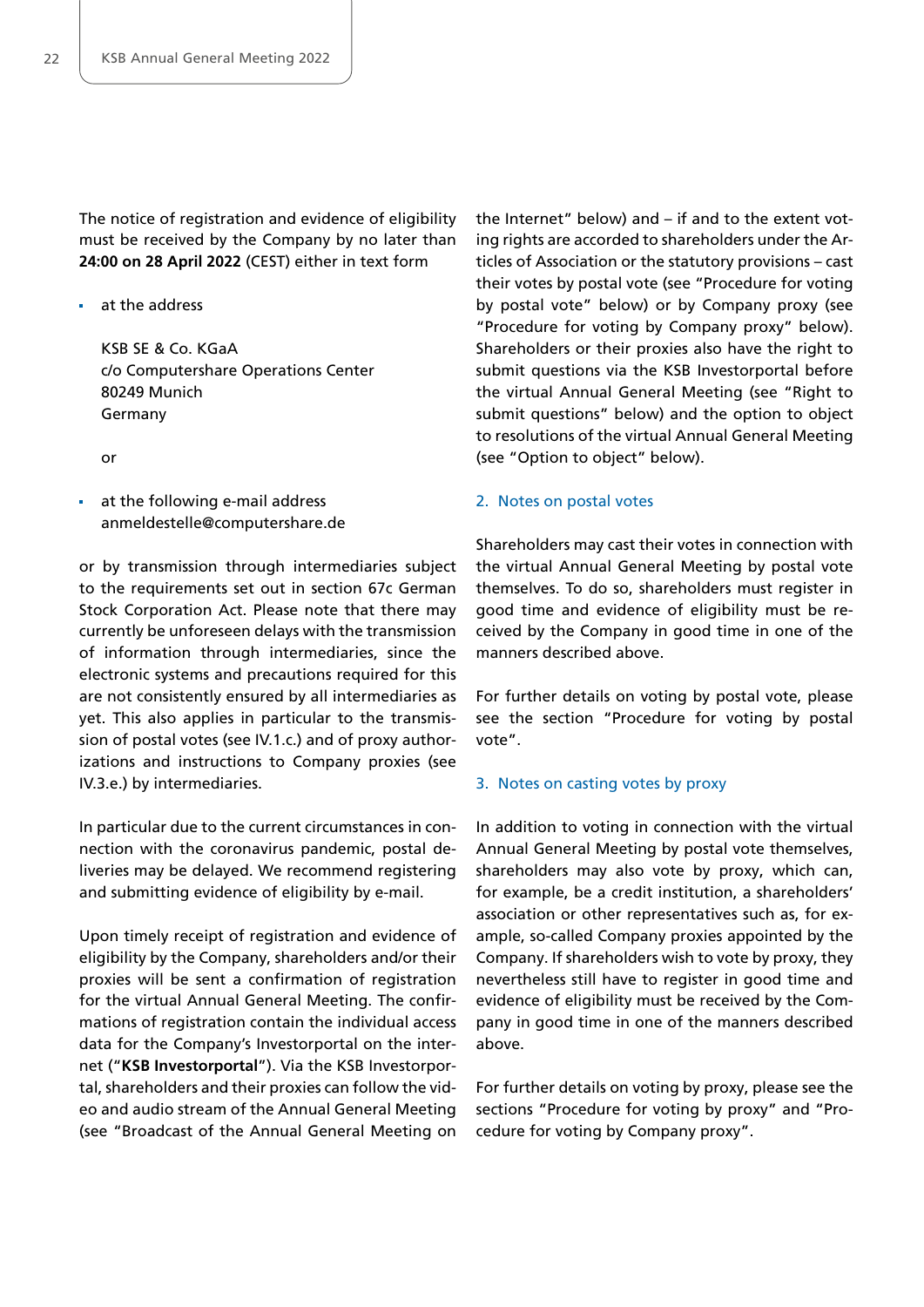# **III. Broadcast of the virtual Annual General Meeting on the Internet**

Shareholders or their proxies who register for the Annual General Meeting on time and submit evidence of eligibility to the Company in good time can, after entering their access data, follow the entire virtual Annual General Meeting in video and audio via the KSB Investorportal. The KSB Investorportal can be accessed on the website [www.ksb.com/agm.](https://www.ksb.com/agm) The confirmations of registration contain the individual access data for the KSB Investorportal.

# **IV. Procedure for casting votes**

Once shareholders have duly and properly registered and supplied their evidence of eligibility, they may cast their votes themselves by postal vote. They may however also cast their votes by proxy, in particular by Company proxies appointed by the Company.

#### 1. Procedure for voting by postal vote

Postal voting is available for all of the resolutions to be adopted in the Annual General Meeting and can be cast either (i) by post or email, (ii) via the KSB Investorportal or (iii) by way of transmission through intermediaries subject to the requirements set out in section 67c German Stock Corporation Act. The KSB Investorportal can be accessed on the website [www.ksb.com/agm.](https://www.ksb.com/agm)

a) For postal votes **by post or e-mail**, please use the postal vote form on the confirmation of registration. Postal votes cast by post or e-mail must be received by the Company by no later than **18:00 on 4 May 2022** (CEST)

at the address

KSB SE & Co. KGaA c/o Computershare Operations Center 80249 Munich Germany

or

 at the following e-mail address [anmeldestelle@computershare.de](mailto:anmeldestelle@computershare.de)

 This also applies to any amendment to or revocation of postal votes by post or e-mail.

- b) Postal voting can be performed via the KSB Investorportal **up to the start of vote counting** at the virtual Annual General Meeting using the procedure specified by the Company. The KSB Investorportal can be accessed on the website [www.ksb.](https://www.ksb.com/agm) [com/agm.](https://www.ksb.com/agm) The confirmations of registration contain the individual access data necessary for this purpose.
- c) Subject to the requirements set out in section 67c German Stock Corporation Act, postal votes may also be transmitted to the Company through intermediaries by **18:00 on 4 May 2022** (CEST). The time at which the postal vote is received by the Company will be decisive. This also applies to any amendment to or revocation of postal votes cast by way of transmission through intermediaries.
- d) Postal votes already cast can be amended or revoked up to the start of vote counting at the virtual Annual General Meeting via the KSB Investorportal using the access data specified. This also applies to postal votes cast on time by post, e-mail or, subject to the requirements set out in section 67c German Stock Corporation Act, by way of transmission through intermediaries.
- e) If declarations on the casting or amendment of postal votes or the issuing or amendment of proxy authorizations and instructions to the Company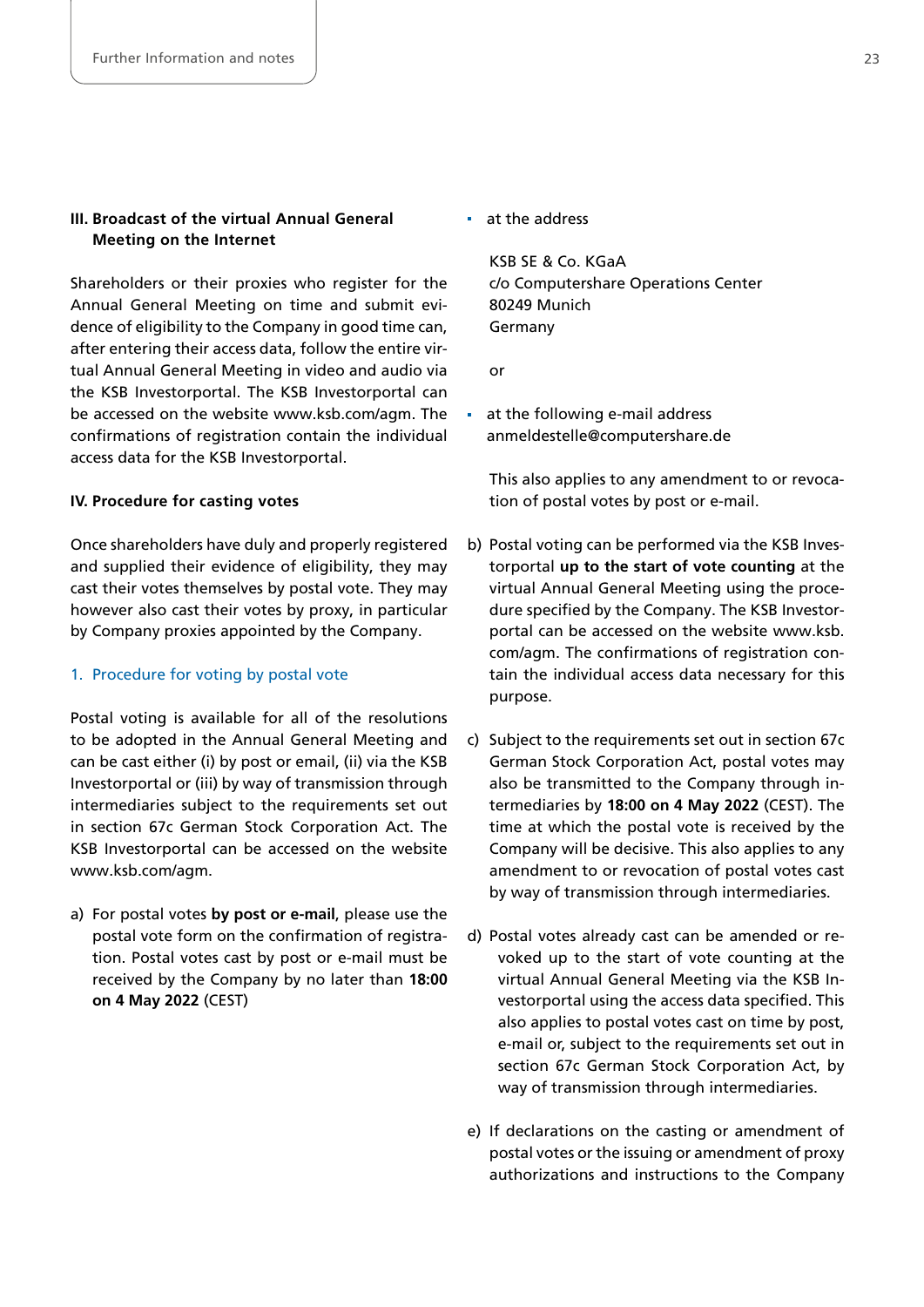proxies (see IV.3) are received on time by more than one of the permissible routes of communication, namely (i) post, (ii) e-mail, (iii) KSB Investorportal and (iv) – subject to the requirements set out in section 67c German Stock Corporation Act - intermediaries, and are not revoked, the declarations will be taken to account, regardless of the time at which they are received, in the following order of the routes of communication: (i) KSB Investorportal, (ii) – subject to the requirements set out in section 67c German Stock Corporation Act – through intermediaries, (iii) e-mail, (iv) post. If both postal votes as well as authorizations and instructions to the Company proxies that are not revoked are received on time via the same route of communication, the postal votes will be taken into account primarily. If several postal votes that are not revoked are received on time by the same route of communication, the last declaration received will be binding.

- f) Postal votes cast in respect of agenda item 2 in this convocation will also apply should the proposed resolution on the appropriation of the profit be amended on account of a change in the number of shares carrying dividend rights.
- g) Should a separate vote rather than a block vote be carried out in respect of an agenda item, the postal votes cast in respect of this agenda item will apply analogously to each point of the separate vote.
- h) A revocation of postal votes can be declared via the routes referred to in lit. a) to d) by the deadlines specified therein. The order of the routes of communication laid down in lit. e) does not apply to the declaration of revocation. A subsequently cast vote will not, on its own, be deemed as a revocation of an earlier vote.
- i) Intermediaries within the meaning of section 135(1) German Stock Corporation Act and other persons or institutions (such as a shareholders' association) treated as equivalent to intermediaries pursuant to section 135(8) German Stock Corporation Act may also cast votes by postal vote, provided they comply with the aforementioned time periods.

#### 2. Procedure for voting by proxy

Shareholders who do not wish to exercise their voting rights by postal vote, but rather by proxy, must grant such proxy a due and proper proxy authorization before the vote. The following should be noted in this regard:

- a) If neither an intermediary within the meaning of section 135(1) German Stock Corporation Act nor another person or institution (such as a shareholders' association) treated as equivalent to an intermediary pursuant to section 135(8) German Stock Corporation Act has been authorized, the proxy authorization must be issued either
	- aa) to the Company
		- $\blacksquare$  in text form at the address

KSB SE & Co. KGaA c/o Computershare Operations Center 80249 Munich Germany

or

**i** in text form at the e-mail address [anmeldestelle@computershare.de](mailto:anmeldestelle@computershare.de)

or

 by way of transmission through intermediaries subject to the requirements set out in section 67c German Stock Corporation Act

or

bb) directly in text form to the proxy (in such a case, evidence of the proxy authorization must be submitted to the Company in text form or by way of transmission through intermediaries subject to the requirements set out in section 67c German Stock Corporation Act).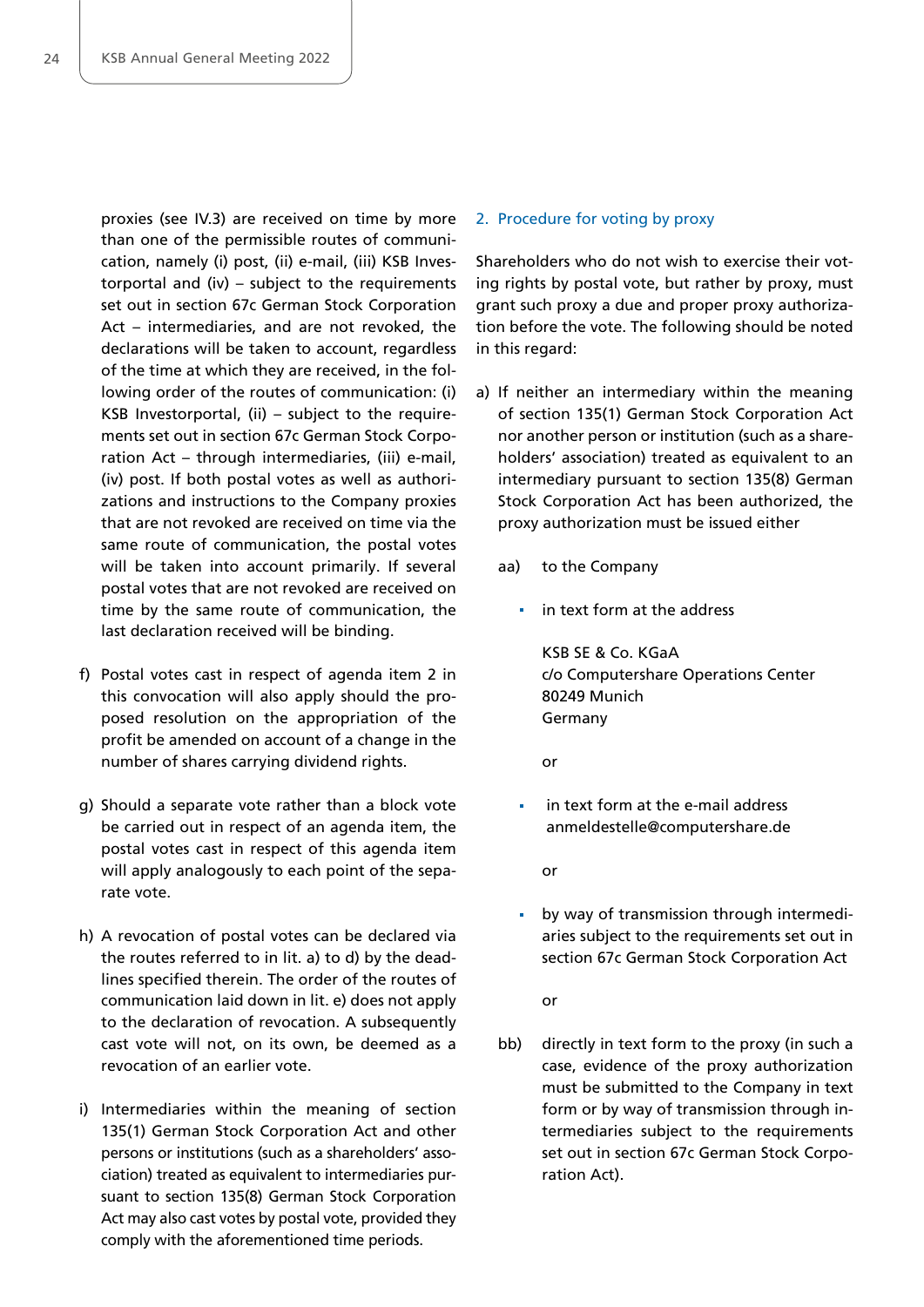The same applies to the revocation of a proxy authorization.

 Shareholders and their proxies may submit evidence of the authorization or revocation thereof in text form to the Company at one of the addresses stated above under aa) for issuing proxy authorizations or, subject to the requirements set out in section 67c German Stock Corporation Act, through intermediaries. Proxies can exercise rights and options of shareholders via the KSB Investorportal using the access data of the shareholder they represent.

- b) The statutory provisions, in particular section 135 German Stock Corporation Act, apply to proxy authorizations granted to intermediaries within the meaning of section 135(1) German Stock Corporation Act or other persons or institutions (such as shareholders' associations) treated as equivalent to intermediaries pursuant to section 135(8) German Stock Corporation Act as well as to the revocation and the evidence of such proxy authorizations. Shareholders must also observe any rules laid down by the respective proxies in this regard.
- c) If a shareholder authorizes more than one person, the Company is entitled to reject one or more of them pursuant to section 134(3) sentence 2 German Stock Corporation Act.
- d) Please refer your proxies to the information on data protection which is set out in section VII below.

#### 3. Procedure for voting by Company proxy

Shareholders who are entitled to a voting right under the Articles of Association or the statutory provisions may also cast their votes by Company proxies appointed by the Company. The following should be noted in this regard:

a) Company proxies may only vote in respect of agenda items for which they have received express instructions on how to exercise the voting right. Company proxies are obliged to vote according to the instructions given to them.

- b) Please note that Company proxies (i) cannot accept any requests to lodge objections to general meeting resolutions or to ask questions or submit motions and that they (ii) are only available to vote on such motions and candidate nominations in respect of which resolution proposals by the General Partner and/or the Supervisory Board pursuant to sections 283 no. 6, 124(3) German Stock Corporation Act or by shareholders pursuant to sections 124(1), 122(2) sentence 2 German Stock Corporation Act have been published in this invitation or subsequently or have been made available pursuant to sections 126, 127 German Stock Corporation Act.
- c) Proxy authorizations and instructions to Company proxies may be issued, amended or revoked in text form, using one of the addresses listed in section IV.1.a, for casting votes by **post or e-mail**  by **18:00 on 4 May 2022** (CEST). In all these cases, the time at which the proxy authorization or instruction, amendment or revocation is received by the Company will be decisive.
- d) Proxy authorizations and instructions to Company proxies can be issued via the KSB Investorportal pursuant to the procedure determined by the Company up to the start of vote counting at the virtual Annual General Meeting. The KSB Investorportal can be accessed on the website [www.](https://www.ksb.com/agm) [ksb.com/agm.](https://www.ksb.com/agm) The confirmations of registration contain the individual access data necessary for this purpose.
- e) Subject to the requirements set out in section 67c German Stock Corporation Act, authorizations and instructions to Company proxies may also be issued, amended or revoked by way of transmission through intermediaries by **18:00 on 4 May 2022** (CEST). The time at which the proxy authorization or instruction, amendment or revocation is received by the Company will be decisive.
- f) Authorizations and instructions already issued to Company proxies can be amended or revoked up to the start of vote counting at the virtual Annual General Meeting in the KSB Investorportal using the aforementioned access data. This also ap-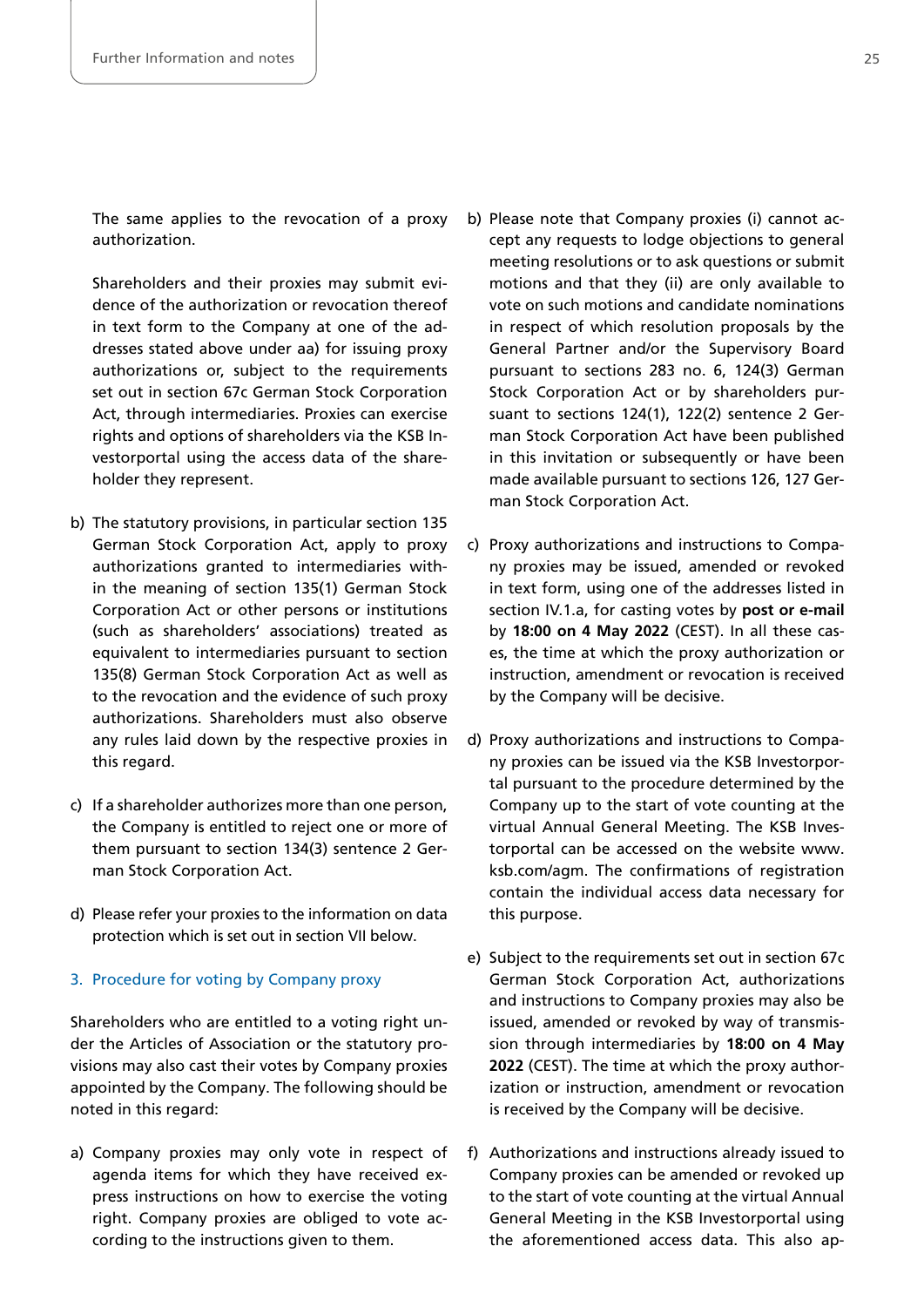plies to proxy authorizations and instructions to Company proxies issued on time by post, e-mail or, subject to the requirements of section 67c German Stock Corporation Act, by way of transmission through intermediaries.

- g) If declarations on the issuing or amendment of postal votes (see IV.1) or the issuing or amendment of proxy authorizations and instructions to the Company proxies are received on time via more than one of the permissible routes of communication, namely (i) post, (ii) e-mail, (iii) KSB Investorportal and (iv) – subject to the requirements set out in section 67c German Stock Corporation Act – intermediaries, and are not revoked, the declarations will be taken to account, regardless of the time at which they are received, in the following order of the routes of communication: (i) KSB Investorportal, (ii) – subject to the requirements set out in section 67c German Stock Corporation Act – through intermediaries, (iii) e-mail, (iv) post. If both postal votes as well as authorizations and instructions to the Company proxies that are not revoked are received on time via the same route of communication, the postal votes will be taken into account primarily. If several proxy authorizations and instructions to Company proxies that are not revoked are received on time by the same route of communication, the last declaration received will be binding.
- h) Instructions to Company proxies in respect of agenda item 2 in this convocation will also apply should the proposed resolution on the appropriation of the balance sheet profit be amended on account of a change in the number of shares carrying dividend rights.
- i) Should a separate vote rather than a block vote be carried out in respect of an agenda item, the instruction given in respect of this agenda item will apply analogously to each point of the separate vote.
- j) A revocation of proxy authorizations and instructions to Company proxies can be declared using the routes referred to in lit. c) to f) by the deadlines specified therein. The order of the routes of communication laid down in lit. g) does not apply to the declaration of revocation. A subsequently cast vote will not, on its own, be deemed as a revocation of an earlier vote.
- k) Intermediaries within the meaning of section 135(1) German Stock Corporation Act or other persons and institutions (such as a shareholders' association) treated as equivalent to intermediaries pursuant to section 135(8) German Stock Corporation Act with proxy authorizations may also avail themselves of Company proxies appointed by the Company, provided they comply with the aforementioned time periods.

#### 4. Forms for proxy authorizations

Shareholders may use the form that they receive together with the registration documents or confirmation of registration to register, issue proxy authorizations or cast postal votes, or they may use any method described above in sections II.1., IV.1., IV.2. and IV.3. that meets the formal requirements. A proxy authorization form is also available on the Company's website at [www.ksb.com/agm.](https://www.ksb.com/agm) 

If you wish to authorize an intermediary within the meaning of section 135(1) German Stock Corporation Act, or another person or institution (such as a shareholders' association) treated as equivalent to an intermediary pursuant to section 135(8) German Stock Corporation Act, please discuss the form in which the proxy authorization is to be issued with such person or institution.

#### **V. Shareholders' rights and options**

In the run-up to and during the virtual Annual General Meeting the shareholders will, inter alia, have the following rights and options. For further details, please see the Company's website at [www.ksb.com/agm.](https://www.ksb.com/agm)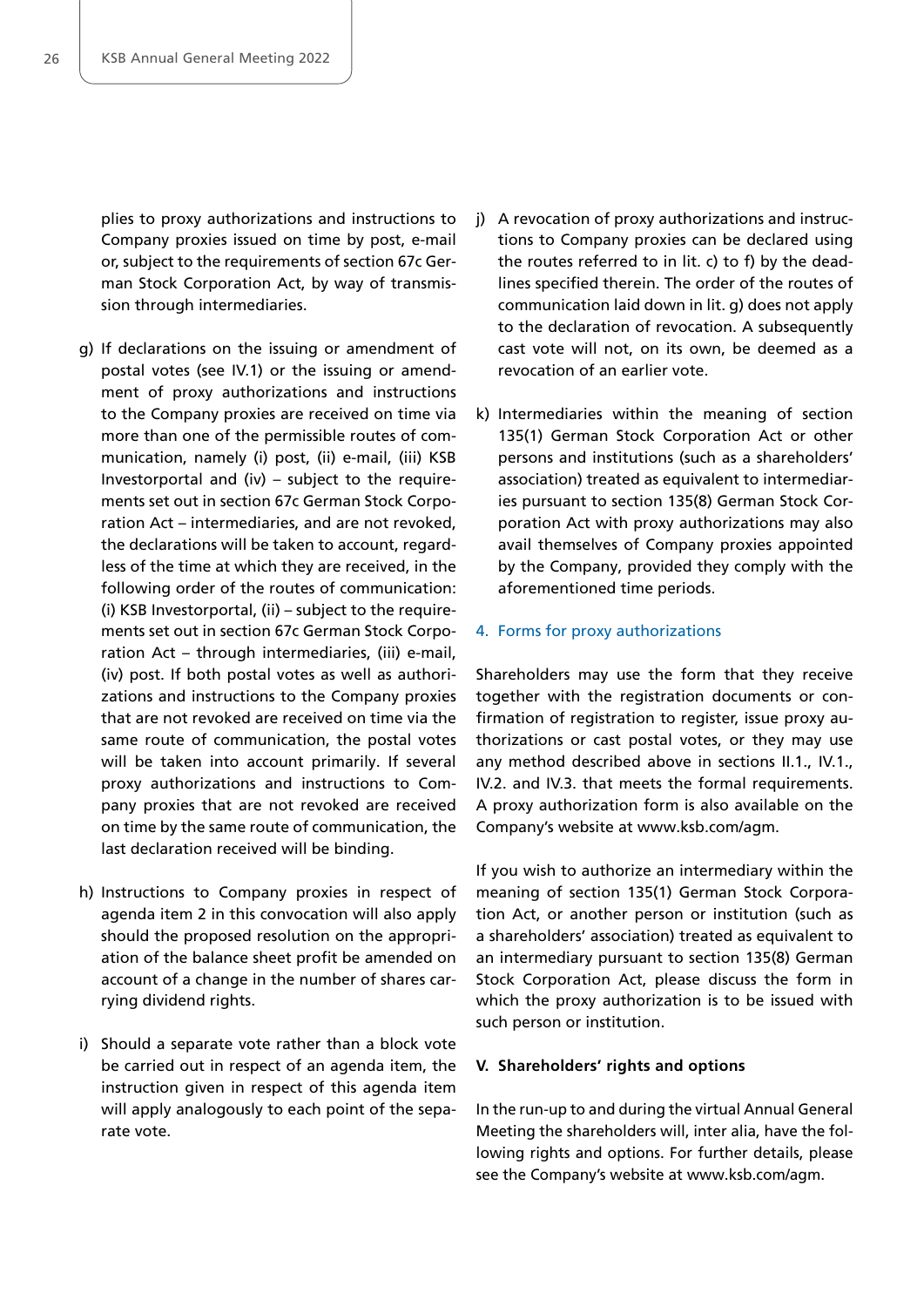# 1. Additions to the agenda

Shareholders whose shares together represent an amount of the share capital equal to EUR 500,000.00 (this corresponds to 19,559 shares) may, pursuant to section 122(2) German Stock Corporation Act, request that items be put on the agenda and published. Each new item must be accompanied by the grounds for this or a draft resolution. The request must be submitted to the Company in writing. Please send a respective request to the following address:

KSB SE & Co. KGaA FCF / Investor Relations Johann-Klein-Straße 9 67227 Frankenthal (Pfalz) Germany

It must be received by the Company at least 30 days prior to the meeting, i.e. by no later than **24:00 on 4 April 2022** (CEST). The shareholders in question must, pursuant to section 122(2), (1) sentence 3 German Stock Corporation Act, prove that they have owned the shares for at least 90 days prior to the date of receipt of the request and that they will hold the shares until the General Partner decides on the application.

Additional agenda items that must be published will be published in the Federal Gazette without undue delay on receipt of the request and, pursuant to section 121(4a) German Stock Corporation Act, be forwarded for publication to such media capable of distributing the information throughout the entire European Union. They will also be made available on the Company's website at [www.ksb.com/agm](https://www.ksb.com/agm) and notified to the shareholders.

#### 2. Counter-motions; voting proposals

Each shareholder is entitled pursuant to section 126(1) German Stock Corporation Act to submit counter-motions to proposed resolutions in respect of individual agenda items. If the counter-motions are to be made available by the Company, they must be submitted at least 14 days prior to the Annual

General Meeting, i.e. by no later than **24:00 on 20 April 2022** (CEST),

an die Anschrift

KSB SE & Co. KGaA FCF / Investor Relations Johann-Klein-Straße 9 67227 Frankenthal (Pfalz) Germany

or

via the e-mail address [investor-relations@ksb.com](mailto:investor-relations@ksb.com)

or

 by way of transmission through intermediaries subject to the requirements set out in section 67c German Stock Corporation Act

Otherwise addressed counter-motions need not be made available.

In all cases in which a counter-motion has been submitted, the time at which the counter-motion is received by the Company will be decisive.

Shareholders' counter-motions that are to be made available will be made available together with the shareholders' names and, if applicable, the grounds for the counter-motions as well as any statements by the General Partner and the Supervisory Board in this regard on the Company's website at [www.ksb.](https://www.ksb.com/agm) [com/agm.](https://www.ksb.com/agm)

The Company may decide not to make a counter-motion and possible grounds for it available if the requirements set out in section 126(2) German Stock Corporation Act are met. The grounds on which the Company may do so are listed on its website at [www.ksb.com/agm.](https://www.ksb.com/agm)

These provisions apply, pursuant to section 127 German Stock Corporation Act, analogously to a shareholder's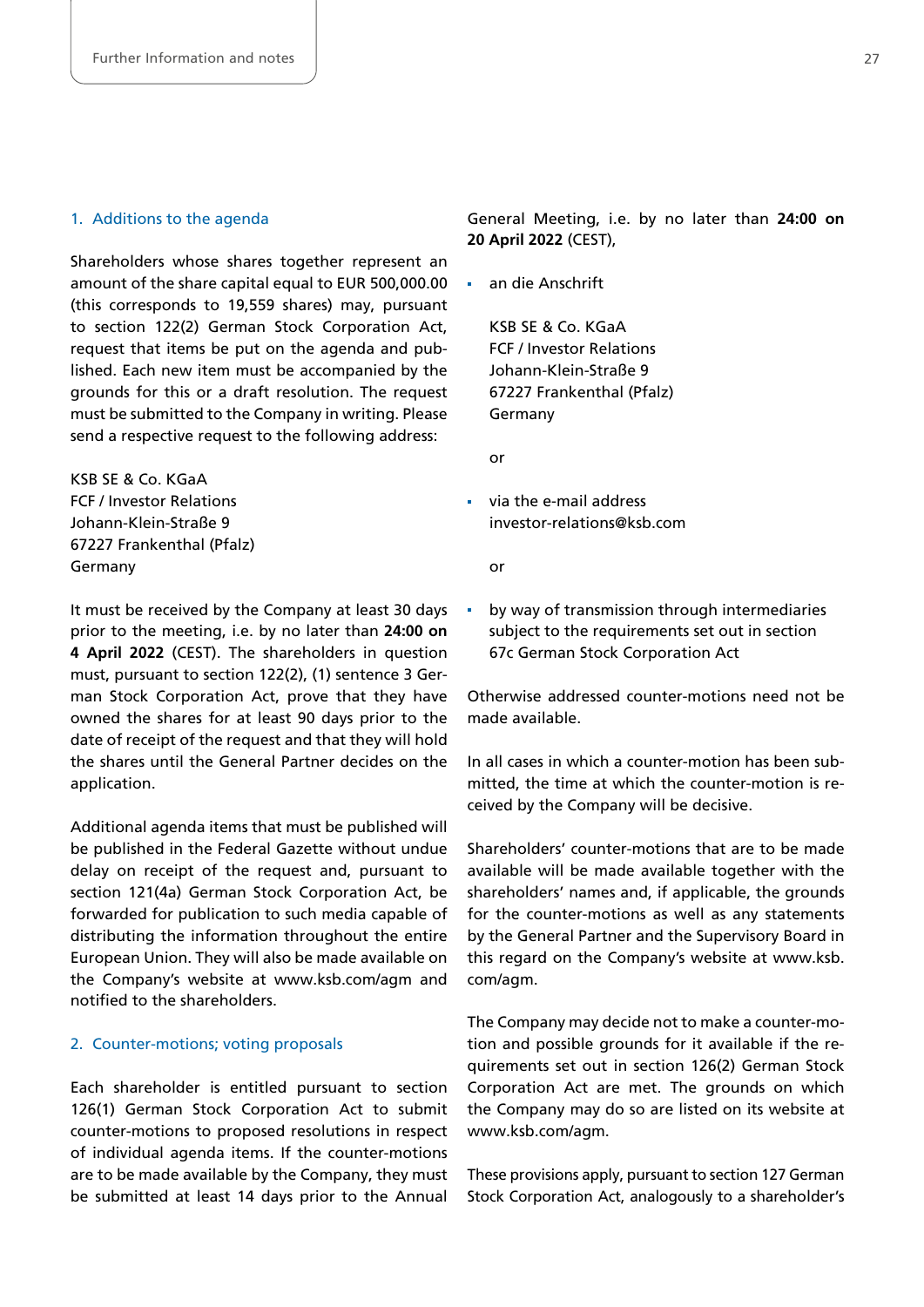nomination for the election of a member of the Supervisory Board or the auditors of the annual financial statements. In addition to the grounds listed in section 126(2) German Stock Corporation Act, the General Partner does not need to make a candidate nomination available if, inter alia, the nomination does not include the name, occupation and place of residence of the candidate. Nor does the Company have to make nominations for the election of members of the Supervisory Board available if the nomination does not include information on any positions held by the proposed candidate in other supervisory boards required by law within the meaning of section 125(1) sentence 5 German Stock Corporation Act.

Motions or candidate nominations by shareholders that are to be made available pursuant to section 126 or section 127 German Stock Corporation Act will be deemed to have been made in the Annual General Meeting if the shareholder making the motion or submitting the candidate nomination is duly authorized and has registered for the Annual General Meeting.

#### 3. Right to submit questions

Shareholders or their proxies, with the exception of Company proxies appointed by the Company, have the right under section 1(2) no. 3 COVID-19 Measures Act to submit questions by way of electronic communication. The right to submit questions exists only for shareholders who register for the Annual General Meeting on time and have submitted evidence of eligibility to the Company on time, and their proxies.

Questions may only be submitted via the KSB Investorportal by no later than **24:00 on 3 May 2022**  (CEST). The KSB Investorportal can be accessed on the website [www.ksb.com/agm.](https://www.ksb.com/agm) The confirmations of registration contain the individual access data necessary for this purpose. Please note that the names of shareholders and proxies who submit questions may be specified when questions are answered at the virtual Annual General Meeting unless they have expressly objected to being named.

#### 4. Option to object

Pursuant to section 1(2) no. 4 COVID-19 Measures Act, shareholders may during the course of the virtual Annual General Meeting object – either in person or via their proxies – to resolutions of the Annual General Meeting via the KSB Investorportal without having to be physically present at the Annual General Meeting. The KSB Investorportal can be accessed on the website [www.ksb.com/agm.](https://www.ksb.com/agm) The confirmations of registration contain the individual access data necessary for this purpose. The option to object exists only for shareholders who register for the virtual Annual General Meeting on time and have submitted evidence of eligibility to the Company on time, and their proxies.

# **VI. Information and documents on the virtual Annual General Meeting; website**

This invitation to the virtual Annual General Meeting, the documents to be made available to the Annual General Meeting, including the information required pursuant to section 124a German Stock Corporation Act, any shareholders' motions as well as additional notes on shareholders' rights and options will be available on the Company's website [\(www.ksb.com/agm\)](https://www.ksb.com/agm) from the day on which the Annual General Meeting is convened. All documents that must be made available to the general meeting by law will also be available there during the Annual General Meeting.

#### **VII. Information on data protection**

In connection with the Annual General Meeting, KSB SE & Co. KGaA processes, as controller within the meaning of data protection law, personal data (name, address, if applicable, e-mail address, number of shares, type of share ownership, number of confirmation of registration, voting behaviour, motions) of shareholders and their proxies on the basis of applicable data protection law in order to prepare for, conduct and document the Annual General Meeting in the form stipulated by law.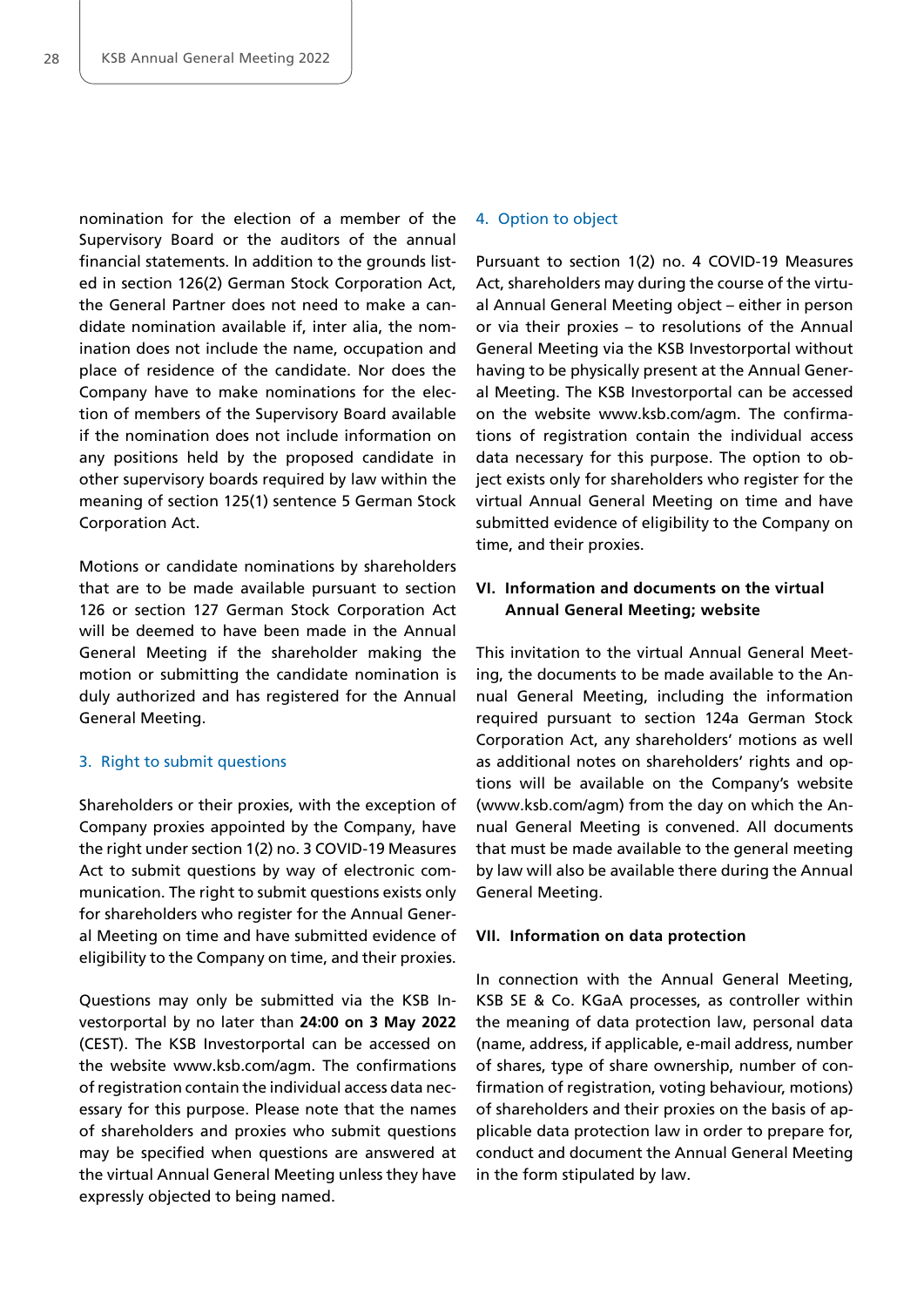The processing of personal data is absolutely necessary for the preparation and the conduct of the Annual General Meeting. The legal basis for the processing of such data is Article 6(1) lit. c) General Data Protection Regulation (GDPR) and section 67e(1) German Stock Corporation Act.

The service providers commissioned to host the Annual General Meeting only receive personal data from KSB SE & Co. KGaA that are required for the performance of the commissioned service. The service providers process the data on the basis of a contract with KSB SE & Co. KGaA and exclusively in accordance with the instructions of KSB SE & Co. KGaA. Otherwise, personal data are provided to the shareholders and shareholder representatives in connection with the Annual General Meeting within the scope of the statutory provisions. The names of shareholders and proxies who submit questions may be specified when questions are answered at the virtual Annual General Meeting unless they have expressly objected to being named. This data processing may be necessary to safeguard the legitimate interests of the other shareholders to learn the name of a party asking a question and better assess that question. The legal basis for this data processing is Article 6(1) lit. f) GDPR and section 67e(1) German Stock Corporation Act.

The Company retains the personal data in connection with the Annual General Meeting in accordance with the statutory duties. The data are regularly erased after three years if the data are no longer needed for possible disputes over the adoption or validity of resolutions of the Annual General Meeting. Should the Company become aware that a shareholder is no longer a shareholder of the Company, his personal data will generally be retained for no more than twelve months after this becomes known to the Company if the data are no longer needed for possible disputes over the adoption or validity of resolutions of the Annual General Meeting.

Under the statutory requirements, the shareholders and proxies have at all times an access, rectification, restriction, objection and erasure right in relation

to the processing of their personal data as well as a right to data portability pursuant to chapter III of the GDPR and section 67e(4) German Stock Corporation Act. The shareholders and proxies may assert these rights vis-à-vis the Company, free of charge, using the following contact information:

KSB SE & Co. KGaA Johann-Klein-Straße 9 67227 Frankenthal (Pfalz) Germany

or

 via the telephone number +49 (0) 6233 860

or

via the e-mail address [info@ksb.com.](mailto:info@ksb.com)

Shareholders and proxies can also reach the Company's data protection officer using this contact information. In addition, the shareholders and proxies also have a right to lodge a complaint with the data protection supervisory authorities pursuant to article 77 GDPR.

Frankenthal (Pfalz), in March 2022

KSB SE & Co. KGaA

KSB Management SE as General Partner